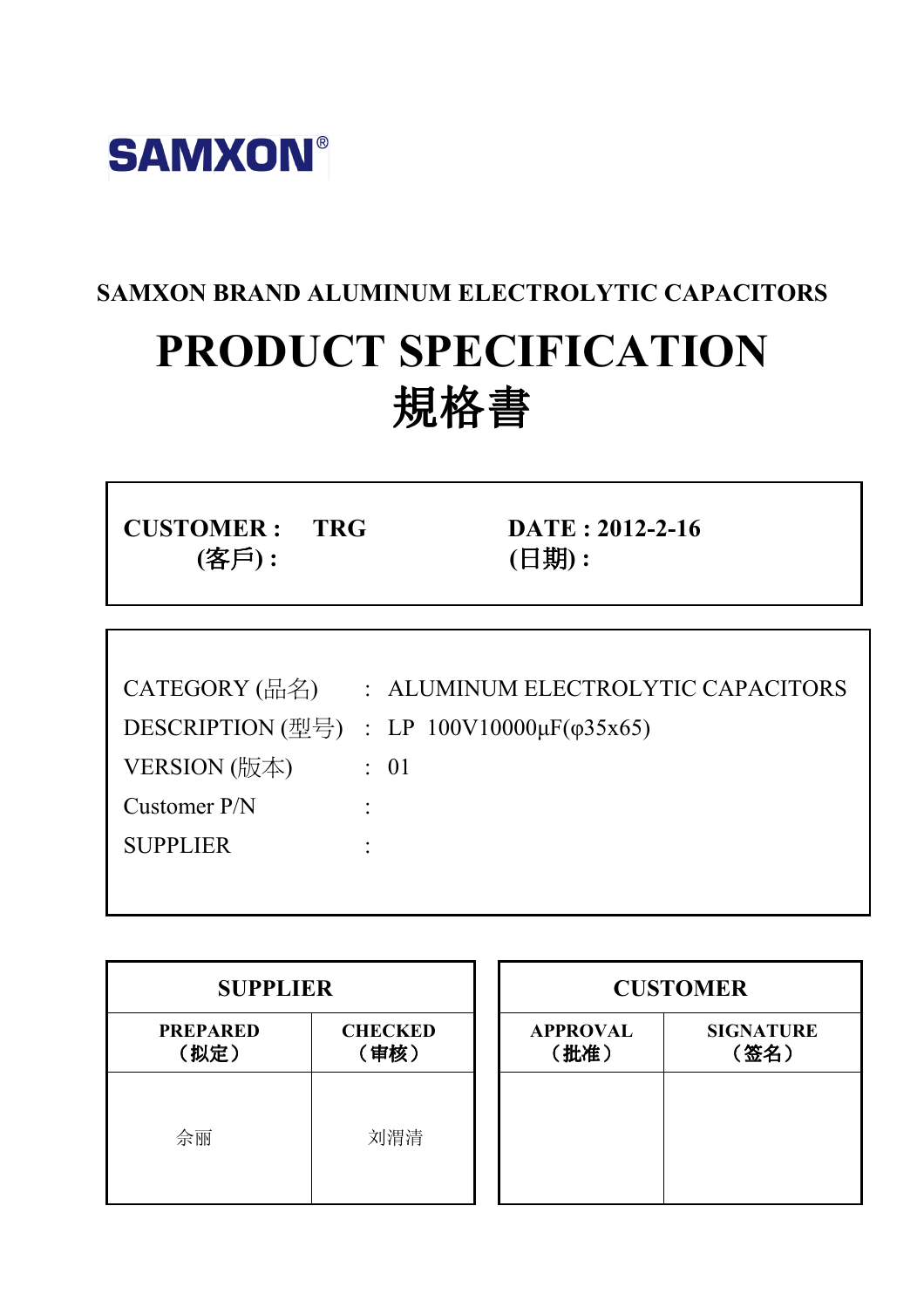$\mathsf{r}$ 

### ELECTROLYTIC CAPACITOR **SPECIFICATION** LP SERIES

 $\overline{\mathsf{T}}$ 

# **SAMXON**

 $\overline{\mathbf{1}}$ 

|      |      | SPECIFICATION    | ALTERNATION HISTORY<br><b>RECORDS</b> |          |         |         |          |
|------|------|------------------|---------------------------------------|----------|---------|---------|----------|
|      |      | <b>LP SERIES</b> |                                       |          |         |         |          |
| Rev. | Date | Mark             | Page                                  | Contents | Purpose | Drafter | Approver |
|      |      |                  |                                       |          |         |         |          |
|      |      |                  |                                       |          |         |         |          |
|      |      |                  |                                       |          |         |         |          |
|      |      |                  |                                       |          |         |         |          |
|      |      |                  |                                       |          |         |         |          |
|      |      |                  |                                       |          |         |         |          |
|      |      |                  |                                       |          |         |         |          |
|      |      |                  |                                       |          |         |         |          |
|      |      |                  |                                       |          |         |         |          |
|      |      |                  |                                       |          |         |         |          |
|      |      |                  |                                       |          |         |         |          |
|      |      |                  |                                       |          |         |         |          |
|      |      |                  |                                       |          |         |         |          |
|      |      |                  |                                       |          |         |         |          |
|      |      |                  |                                       |          |         |         |          |
|      |      |                  |                                       |          |         |         |          |
|      |      |                  |                                       |          |         |         |          |
|      |      |                  |                                       |          |         |         |          |
|      |      |                  |                                       |          |         |         |          |
|      |      |                  |                                       |          |         |         |          |
|      |      |                  |                                       |          |         |         |          |
|      |      |                  |                                       |          |         |         |          |
|      |      |                  |                                       |          |         |         |          |
|      |      |                  |                                       |          |         |         |          |
|      |      |                  |                                       |          |         |         |          |
|      |      |                  |                                       |          |         |         |          |
|      |      |                  |                                       |          |         |         |          |
|      |      |                  |                                       |          |         |         |          |
|      |      |                  |                                       |          |         |         |          |
|      |      |                  |                                       |          |         |         |          |
|      |      |                  |                                       |          |         |         |          |
|      |      |                  |                                       |          |         |         |          |
|      |      |                  |                                       |          |         |         |          |
|      |      |                  |                                       |          |         |         |          |

| Name    | Specification Sheet $-LP$ |      |  |
|---------|---------------------------|------|--|
| Version |                           | Page |  |
|         | <b>STANDARD MANUAL</b>    |      |  |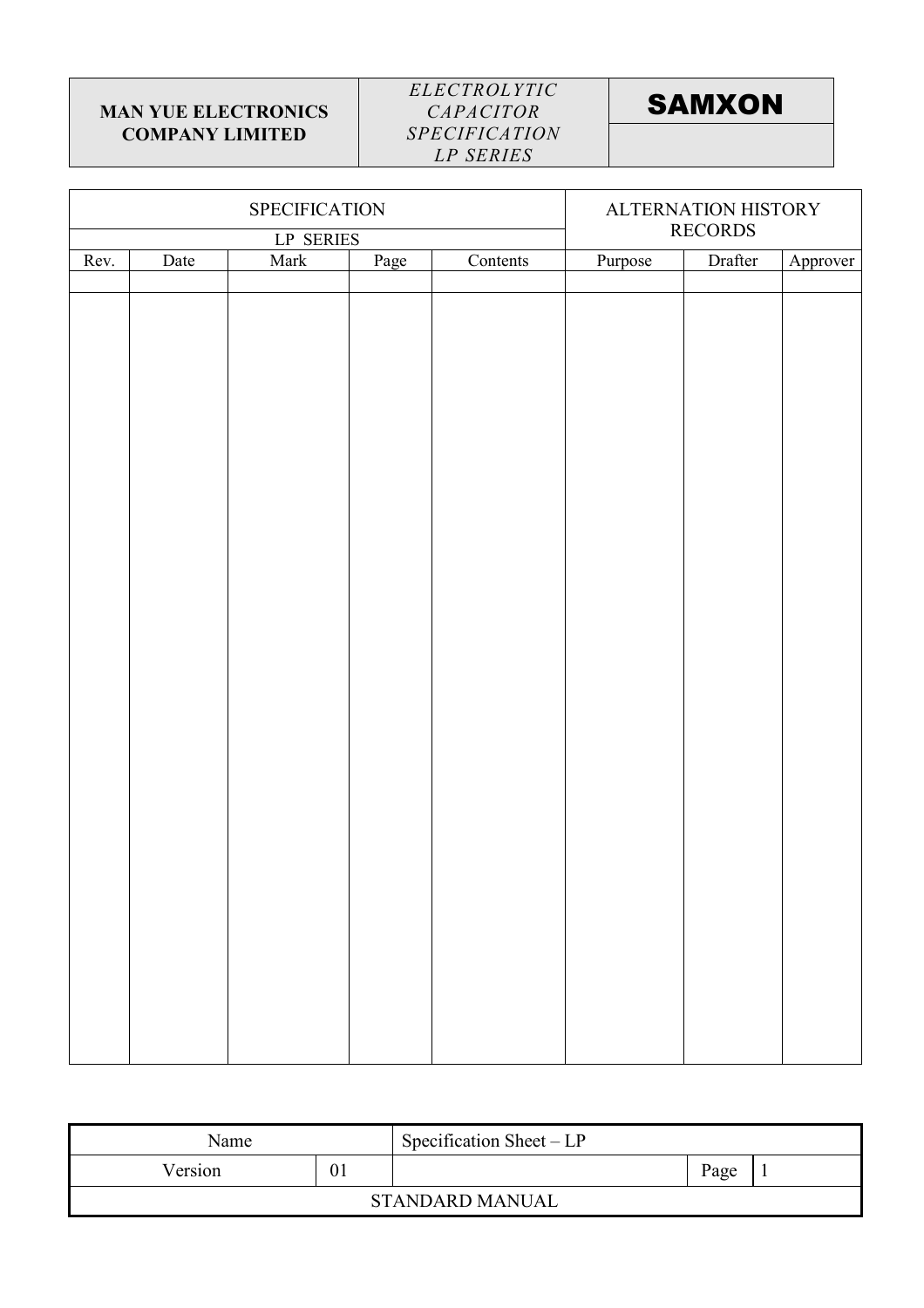| <b>MAN YUE ELECTRONICS</b> | <i>ELECTROLYTIC</i><br><i>CAPACITOR</i> | <b>SAMXON</b> |
|----------------------------|-----------------------------------------|---------------|
| <b>COMPANY LIMITED</b>     | <i>SPECIFICATION</i>                    |               |
|                            | LP SERIES                               |               |

### Table 1 Product Dimensions and Characteristics

W-TYPE



Table 1

| No | SAMXON<br>Part No.  | W <sub>V</sub><br>Vdc | Cap.<br>$(\mu F)$ | Cap. tolerance    | Temp.<br>range $({\rm ^{\circ}C})$ | tan δ<br>'120Hz,<br>$20^{\circ}$ C) | Leakage<br>Current<br>$(\mu A, 5min)$ | Ripple<br>Max<br>Current at $85^{\circ}$ C<br>120Hz<br>$(A \, \text{rms})$ | Load<br>lifetim<br>(Hrs) | $D \times L$ | Dimension<br>(mm) | Sleeve |
|----|---------------------|-----------------------|-------------------|-------------------|------------------------------------|-------------------------------------|---------------------------------------|----------------------------------------------------------------------------|--------------------------|--------------|-------------------|--------|
|    | $ELP109M2AO65SW**P$ | 100                   | 10000             | $-20\% \sim 20\%$ | $-40 - 85$                         | 0.20                                | 3000                                  | 7.69                                                                       | 2000                     | 35X65        | $10 \pm 1.0$      | PET    |

| Issued-date: $2012-2-16$             |  | Specification Sheet – $LP$ |      |  |  |  |  |  |  |
|--------------------------------------|--|----------------------------|------|--|--|--|--|--|--|
| <b>T</b> T<br>Version<br>$U_{\star}$ |  |                            | Page |  |  |  |  |  |  |
| <b>STANDARD MANUAL</b>               |  |                            |      |  |  |  |  |  |  |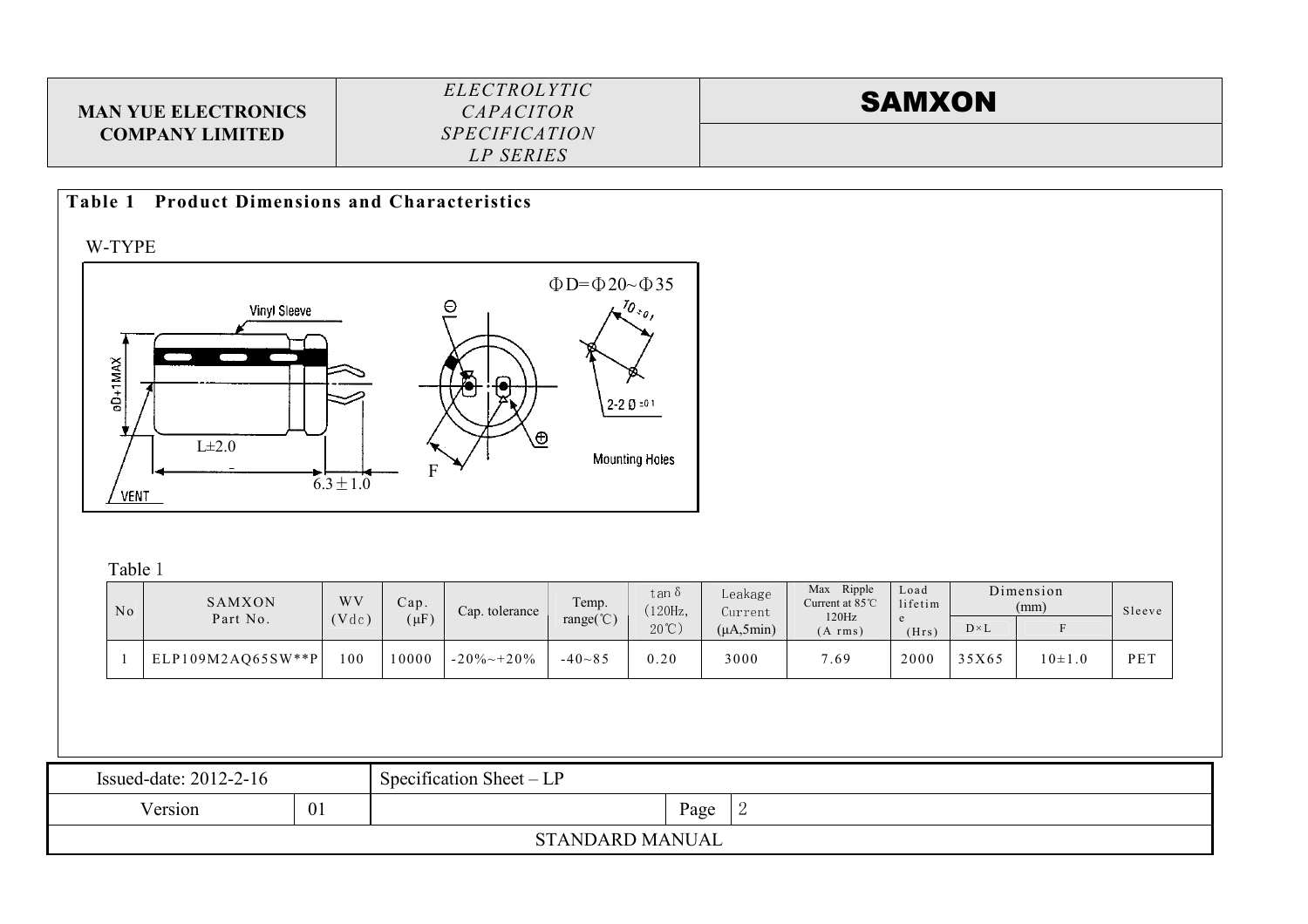# **SAMXON**

|                                                                  |    | CONTENTS                                                                 | <b>Sheet</b>           |
|------------------------------------------------------------------|----|--------------------------------------------------------------------------|------------------------|
| Application<br>1.                                                |    |                                                                          | $\overline{4}$         |
| Part Number System<br>2.                                         |    |                                                                          | 4                      |
| Construction<br>3.                                               |    |                                                                          | 5                      |
| Characteristics<br>4.                                            |    |                                                                          | $6 - 13$               |
| Rated voltage & Surge voltage<br>4.1                             |    |                                                                          |                        |
| Capacitance (Tolerance)<br>4.2<br>4.3. Leakage current           |    |                                                                          |                        |
| $\tan \delta$<br>4.4                                             |    |                                                                          |                        |
| Terminal strength<br>4.5<br>Temperature characteristics<br>4.6   |    |                                                                          |                        |
| Load life test<br>4.7                                            |    |                                                                          |                        |
| 4.8 Shelf life test                                              |    |                                                                          |                        |
| 4.9 Surge test                                                   |    |                                                                          |                        |
| 4.10 Vibration                                                   |    |                                                                          |                        |
| 4.11 Solderability test                                          |    |                                                                          |                        |
| 4.12 Resistance to solder heat                                   |    |                                                                          |                        |
| 4.13 Change of temperature                                       |    |                                                                          |                        |
|                                                                  |    |                                                                          |                        |
| 4.14 Damp heat test                                              |    |                                                                          |                        |
| 4.15 Vent test                                                   |    |                                                                          |                        |
| 4.16 Maximum permissible (ripple current)                        |    |                                                                          |                        |
| 5. Product Dimensions                                            |    |                                                                          |                        |
| 6.<br>Substances')"<br><b>Attachment: Application Guidelines</b> |    | List of "Environment-related Substances to be Controlled<br>('Controlled | 15<br>$16 - 21$        |
|                                                                  |    |                                                                          |                        |
|                                                                  |    |                                                                          |                        |
|                                                                  |    |                                                                          |                        |
|                                                                  |    |                                                                          |                        |
|                                                                  |    |                                                                          |                        |
| Name                                                             |    | Specification Sheet - LP                                                 |                        |
| Version                                                          | 01 |                                                                          | $\overline{3}$<br>Page |

### STANDARD MANUAL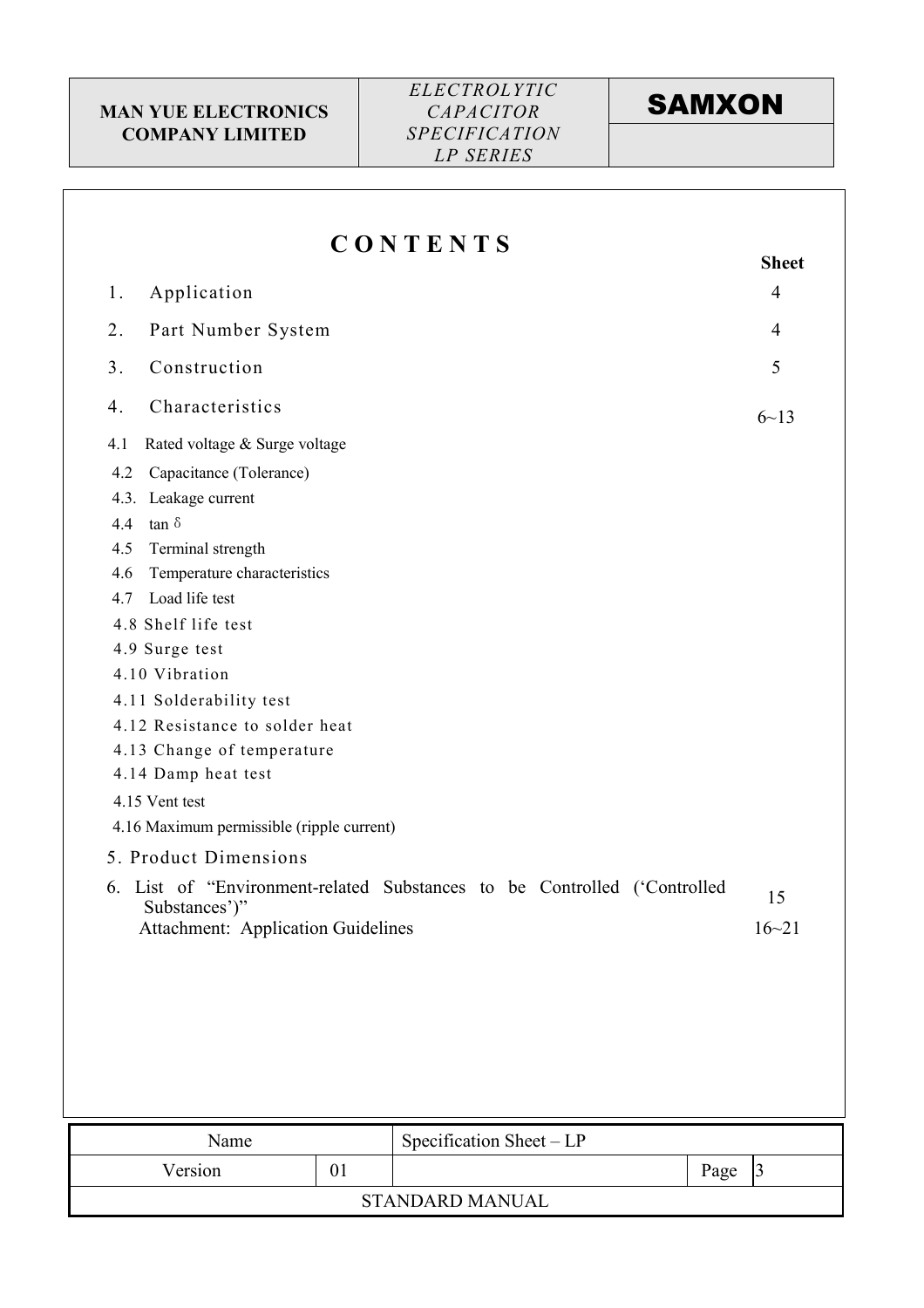### ELECTROLYTIC CAPACITOR **SPECIFICATION** LP SERIES

**SAMXON** 

### 1. Application

This specification applies to polar Aluminum electrolytic capacitor (foil type) used in electronic equipment. Designed capacitor's quality meets IEC60384.

| 2. |                                        | <b>Part Number System</b> |             |                    |   |                                          |                      |                                                                                                                                            |                  |                |                                          |                                                                       |
|----|----------------------------------------|---------------------------|-------------|--------------------|---|------------------------------------------|----------------------|--------------------------------------------------------------------------------------------------------------------------------------------|------------------|----------------|------------------------------------------|-----------------------------------------------------------------------|
|    | 2                                      | 3 <br>4                   | 5           | 6<br>7             |   | 8<br>9                                   |                      | 12 <br>10111                                                                                                                               | 1314             |                | 1516                                     |                                                                       |
|    | G                                      | s                         |             |                    |   |                                          |                      |                                                                                                                                            |                  |                |                                          |                                                                       |
|    | <b>SERIES</b>                          |                           | CAPACITANCE | TOL                |   | VOLTAGE                                  |                      | <b>CASE SIZE</b>                                                                                                                           | TYPE             |                | <b>SAMXON</b><br>PRODUCT LINE MATERIAL   | <b>SLEEVE</b>                                                         |
|    |                                        |                           |             |                    |   |                                          |                      |                                                                                                                                            |                  |                |                                          |                                                                       |
|    | <b>Series</b>                          | Cap(MFD) Code             |             |                    |   | Tolerance (%) Code   Voltage (W.V.) Code |                      | <b>Case Size</b>                                                                                                                           | Feature Code     |                | <b>SAMXON Product Line</b>               |                                                                       |
|    | <b>ESM</b><br>EKF                      | 0.1                       | 104         | ± 5                | J | 2<br>2.5                                 | 0D<br>0E             | Diameter(¢) Code<br>meter(*)<br>Pide & a b d b d b g<br>Pide & a p d b d b g<br>P d H d D d + p g                                          | Radial bulk      | RR             | For internal use only                    |                                                                       |
|    | <b>ESS</b><br>EKS                      | 0.22                      | 224         |                    |   | 4                                        | 0G                   |                                                                                                                                            | Ammo Taping      |                | (The product lines<br>we have H,A,B,C,D, |                                                                       |
|    | EGS<br><b>EKM</b>                      |                           |             | ±10                | κ | 6.3<br>8                                 | OJ<br>0K             |                                                                                                                                            |                  |                | E, M or 0, 1, 2, 3, 4, 5, 9).            |                                                                       |
|    | <b>EKG</b><br><b>EOM</b>               | 0.33                      | 334         |                    | L | 10                                       | 1A                   |                                                                                                                                            | 2.0mm Pitch   TT |                |                                          |                                                                       |
|    | EZM<br><b>EZS</b>                      | 0.47                      | 474         | ±15                |   | 12.5<br>16                               | 1B<br>1C             | $\begin{array}{r} 6.3 \\ \hline 6.3 \\ \hline 10 \\ \hline 12.5 \\ \hline 13.5 \\ \hline 13.5 \\ \hline \end{array}$<br>$\frac{1}{\Delta}$ | 2.5mm Pitch      | тυ             |                                          |                                                                       |
|    | <b>EGF</b><br><b>ESF</b>               | 1                         | 105         | ±20                | м | 20                                       | 1D                   | $\overline{4}$<br><u>14</u><br>14.5                                                                                                        | 3.5mm Pitch      | TV             | Sleeve Material Code                     |                                                                       |
|    | EGT<br><b>EGK</b>                      |                           |             |                    |   | 25<br>30                                 | 1E<br>11             | $\frac{A}{7}$<br><u> 16</u><br>16.5                                                                                                        |                  |                |                                          | P                                                                     |
|    | <b>EGE</b><br>EGD<br>EGC               | 2.2                       | 225         | ±30                | N | 32                                       | 13                   | L<br>18<br>18.5<br>$\bf{8}$                                                                                                                | 5.0mm Pitch      | тc             | PET                                      |                                                                       |
|    | ERS                                    | 3.3                       | 335         | $-40$<br>$\Omega$  | w | 35<br>40                                 | 1 <sub>V</sub><br>1G | M<br>$\overline{\mathbf{N}}$                                                                                                               | Lead Cut & Form  |                | <b>PVC</b>                               | $=$                                                                   |
|    | ERF<br>ERL<br><b>ERR</b>               | 4.7                       | 475         |                    |   | 42                                       | 1M                   | 20225303435<br>d <mark>∞</mark> da a ¤ a ∞ a                                                                                               | CB-Type          | CВ             |                                          |                                                                       |
|    | <b>ERT</b><br><b>ERE</b>               |                           |             | -20<br>$\mathbf 0$ | А | 50<br>57                                 | 1H<br>1L             |                                                                                                                                            | CE-Type          | CE             |                                          |                                                                       |
|    | <b>ERD</b><br>ERH                      | 10                        | 106         | $-20$<br>+10       | с | 63                                       | 1J                   | $\frac{40}{42}$<br>$\frac{45}{51}$                                                                                                         |                  |                |                                          |                                                                       |
|    | <b>EBD</b><br><b>ERA</b>               | 22                        | 226         |                    |   | 71<br>75                                 | 1S<br>1T             |                                                                                                                                            | HE-Type          | HE             |                                          |                                                                       |
|    | ERB<br>ERC                             | 33                        | 336         | $\frac{-20}{+40}$  | × | 80                                       | 1Κ                   | 63.5<br>76<br>80                                                                                                                           | KD-Type          | KD             |                                          |                                                                       |
|    | <b>EFA</b><br><b>ENP</b>               | 47                        | 476         | $\frac{-20}{+50}$  | s | 85<br>90                                 | 1R<br>19             | $rac{\overline{U}}{\overline{X}}$<br>$\frac{90}{100}$                                                                                      | FD-Type          | FD             |                                          |                                                                       |
|    | <b>ENH</b><br><b>ERW</b>               |                           |             |                    |   | 100                                      | 2Α                   | Len.(mm)<br>Code<br>4.5<br>45                                                                                                              | EH-Type          | EH             |                                          |                                                                       |
|    | ERY<br><b>ELP</b>                      | 100                       | 107         | $-10 \n0$          | в | 120<br>125                               | 20<br>2В             | 5<br>05<br>5.4                                                                                                                             |                  |                |                                          |                                                                       |
|    | <b>EAP</b><br><b>EQP</b><br><b>EDP</b> | 220                       | 227         | -10<br>$+20$       | v | 150                                      | 2Ζ                   | $\frac{54}{07}$<br>7.7<br>77                                                                                                               | PCB Termial      |                |                                          |                                                                       |
|    | ETP<br><b>EHP</b>                      | 330                       | 337         | -10                | Q | 160<br>180                               | 2C<br>2P             | 10.2<br>T <sub>2</sub><br>11<br>11                                                                                                         |                  | sw             |                                          |                                                                       |
|    | <b>EUP</b><br>EKP                      |                           |             | $+30$              |   | 200                                      | 2D                   | 11.5<br>1A<br>12                                                                                                                           | Snap-in          | sx             |                                          |                                                                       |
|    | <b>EEP</b><br><b>EFP</b>               | 470                       | 477         | $-10$<br>$+50$     | т | 215<br>220                               | 22<br>2N             | $\frac{12}{12.5}$<br>1B<br>13                                                                                                              |                  |                |                                          |                                                                       |
|    | <b>ESP</b><br><u>EVP</u>               | 2200                      | 228         | $_{+10}^{-5}$      | Е | 230                                      | 23                   | $\frac{13.5}{20}$<br>1 <sub>C</sub>                                                                                                        |                  | sz             |                                          | the sleeve material is PVC, there will be blank in seventeenth digit. |
|    | <b>EGP</b><br><b>EWR</b>               | 22000                     | 229         |                    |   | 250<br>275                               | 2E<br>2Т             | speedba<br>29.5                                                                                                                            | Lug              | SG             |                                          |                                                                       |
|    | <b>EWU</b><br>EWT                      | 33000                     | 339         | $-5$<br>+15        | F | 300                                      | 21                   | $\frac{30}{31.5}$<br>$\frac{37.5}{35}$                                                                                                     |                  | O5             |                                          |                                                                       |
|    | EWX<br><b>EWF</b>                      |                           |             | $+20$              | G | 310<br>315                               | 2R<br>2F             | 35.5<br>$\frac{3E}{50}$                                                                                                                    |                  | O6             |                                          |                                                                       |
|    | <b>EWS</b><br><b>EWH</b><br><b>EWL</b> | 47000                     | 479         | 0<br>$+20$         | R | 330                                      | 2U                   | $\frac{50}{80}$<br>100<br>1L                                                                                                               |                  | T <sub>5</sub> |                                          |                                                                       |
|    | <b>EWB</b><br>VSS                      | 100000                    | <b>10T</b>  | 0                  | O | 350<br>360                               | 2V<br>2X             | 105<br>1K<br>1M<br><u> 110</u><br>120                                                                                                      | Screw            |                |                                          |                                                                       |
|    | VNS<br><b>VKS</b>                      | 150000                    | 15T         | +30<br>0           |   | 375<br>385                               | 2Q<br>2٢             | 1 <sub>N</sub><br>130<br>1P<br>11Q<br>140                                                                                                  |                  | T6             |                                          |                                                                       |
|    | <b>VKM</b><br>VRL                      | 220000                    | 22T         | $+50$              | 1 | 400                                      | 2G                   | 150<br> 1R <br>$155$   1E                                                                                                                  |                  | D <sub>5</sub> |                                          |                                                                       |
|    | VNH<br>vzs                             |                           |             | $+5$<br>+15        | z | 420<br>450                               | 2M<br>2W             | $160$   1S<br>$\frac{165}{170}$ $\frac{1F}{1T}$                                                                                            |                  | D6             |                                          |                                                                       |
|    | <b>VRF</b>                             | 330000                    | 33T         | $+5$<br>$+20$      | D | 500                                      | 2H                   | <u>180   1U</u>                                                                                                                            |                  |                |                                          |                                                                       |
|    |                                        | 1000000                   | 10M         | $+10$              | Y | 550<br>600                               | 25<br>26             | 190   1V                                                                                                                                   |                  |                |                                          |                                                                       |
|    |                                        | 1500000                   | 15M         | $+50$<br>$+10$     |   | 630                                      | 2J                   |                                                                                                                                            |                  |                |                                          |                                                                       |
|    |                                        | 2200000                   | 22M         | $+30$              | н |                                          |                      | 1800 21<br>215 240<br>220 220 240<br>250 250                                                                                               |                  |                |                                          |                                                                       |
|    |                                        |                           |             |                    |   |                                          |                      | $\frac{260}{270}$ $\frac{25}{27}$                                                                                                          |                  |                |                                          |                                                                       |
|    |                                        | 3300000                   | 33M         |                    |   |                                          |                      |                                                                                                                                            |                  |                |                                          |                                                                       |

| Name    |    | Specification Sheet $-LP$ |      |                |
|---------|----|---------------------------|------|----------------|
| Version | 01 |                           | Page | $\overline{4}$ |
|         |    | <b>STANDARD MANUAL</b>    |      |                |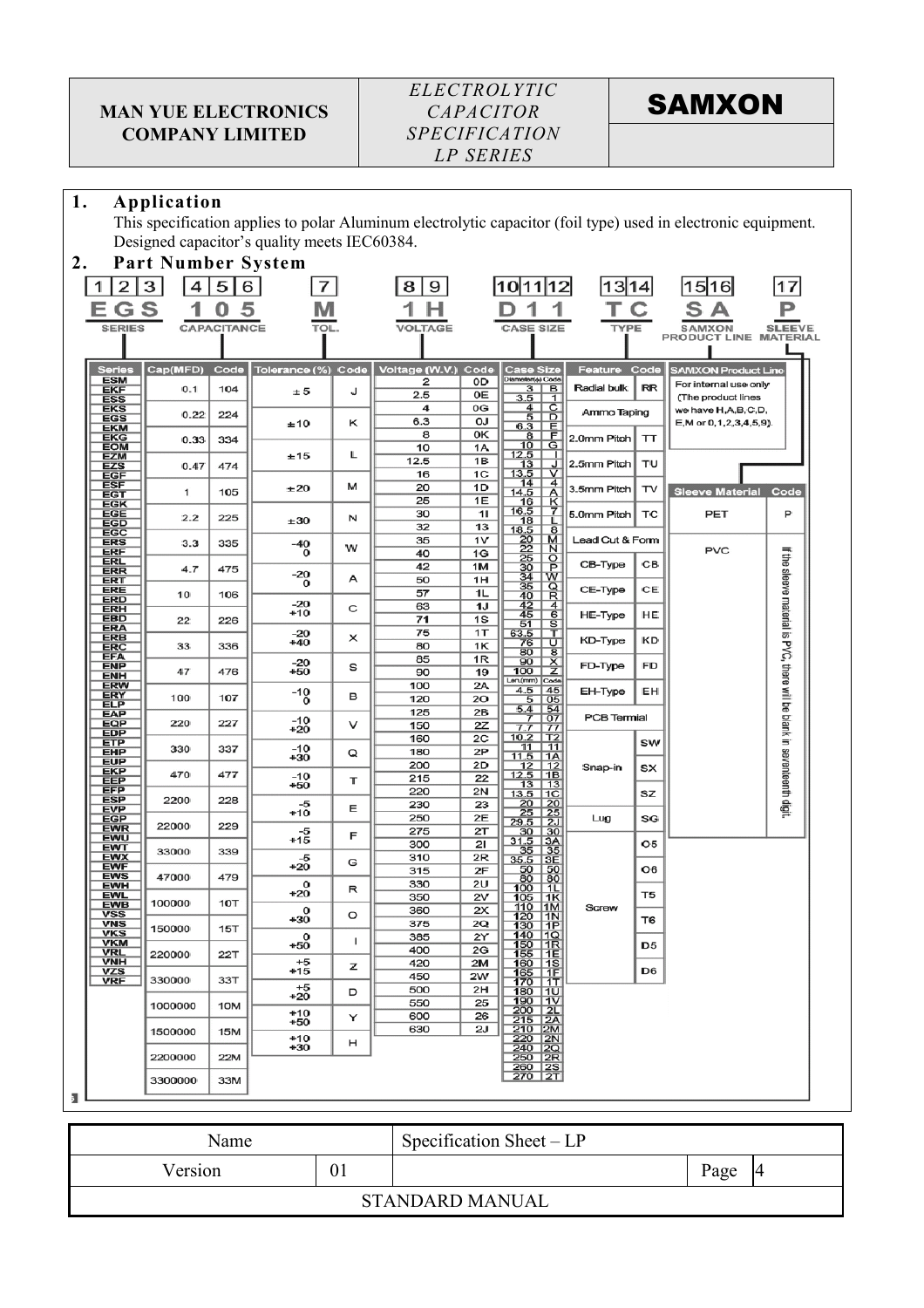### ELECTROLYTIC CAPACITOR **SPECIFICATION** LP SERIES

**SAMXON** 

### 3. Construction

Single ended type to be produced to fix the terminals to anode and cathode foil, and wind together with paper, and then wound element to be impregnated with electrolyte will be enclosed in an aluminum case. Finally sealed up tightly with end seal rubber, then finished by putting on the vinyl sleeve.



| N <sub>0</sub> | Component | <b>Material</b>                     |
|----------------|-----------|-------------------------------------|
|                | Case      | Aluminum case                       |
| $\overline{2}$ | Sleeve    | PVC/PET                             |
| $\overline{3}$ | Terminal  | Solder coated copper clad steel     |
| $\overline{4}$ | Seal      | Rubber-laminated bakelite           |
| 5              | Rivet     | Aluminum                            |
| 6              | Washer    | Aluminum                            |
|                | Tab       | Aluminum                            |
| 8              | Element   | Aluminum foil $&$ Electrolyte paper |

| Name    |    | Specification Sheet $-LP$ |      |  |
|---------|----|---------------------------|------|--|
| Version | 01 |                           | Page |  |
|         |    | <b>STANDARD MANUAL</b>    |      |  |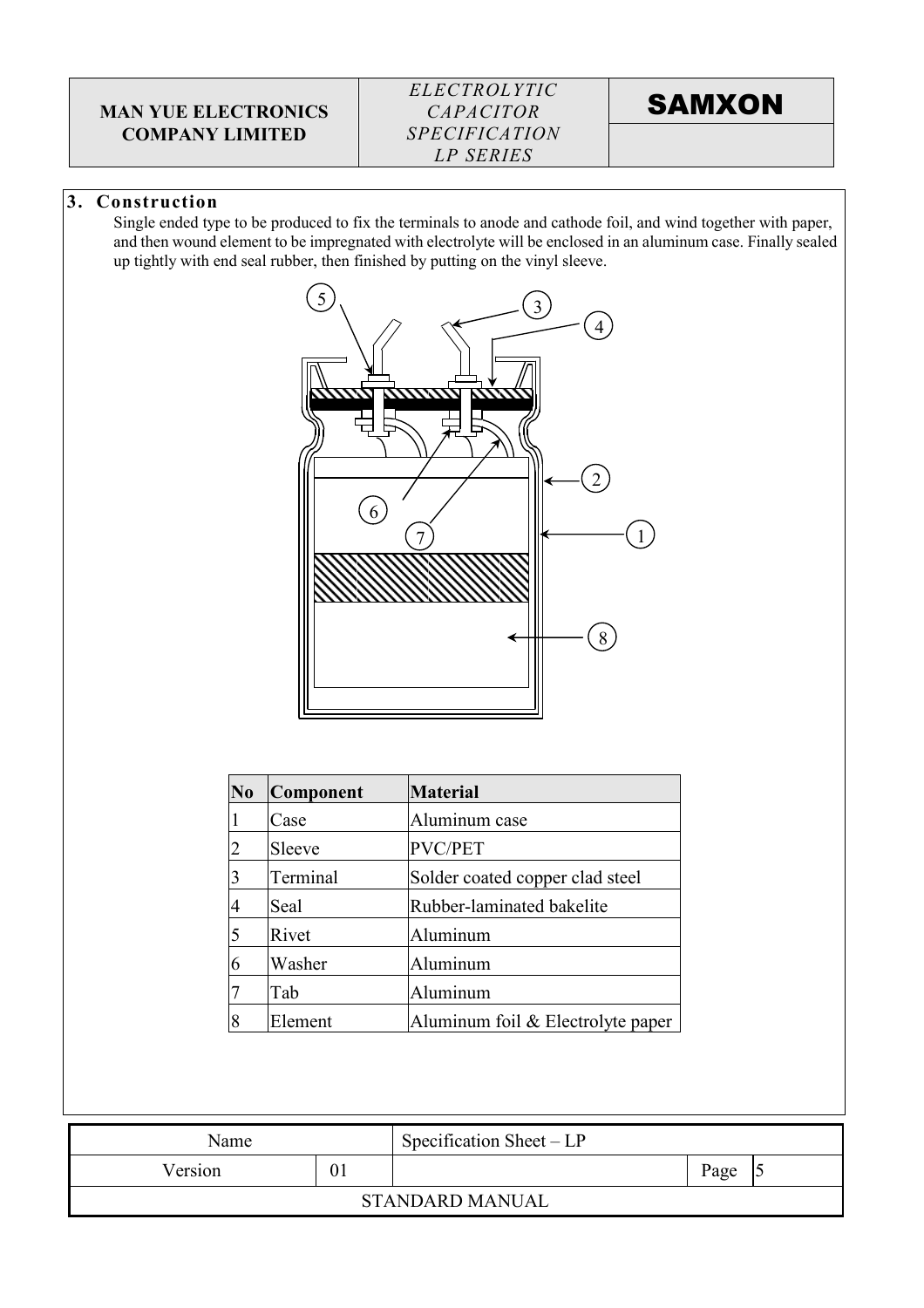**SAMXON** 

#### 4. Characteristics

Standard atmospheric conditions

Unless otherwise specified, the standard range of atmospheric conditions for making measurements and tests is as follows:

| Ambient temperature | :15 $\rm{^{\circ}C}$ to 35 $\rm{^{\circ}C}$ |
|---------------------|---------------------------------------------|
| Relative humidity   | : 45% to 85%                                |
| Air Pressure        | : 86kPa to $106kPa$                         |

If there is any doubt about the results, measurement shall be made within the following conditions:

| Ambient temperature | : $20^{\circ}$ C ± $2^{\circ}$ C |
|---------------------|----------------------------------|
| Relative humidity   | : 60\% to 70\%                   |
| Air Pressure        | : $86kPa$ to $106kPa$            |

#### Operating temperature range

The ambient temperature range at which the capacitor can be operated continuously at rated voltage See table 1 temperature range.

As to the detailed information, please refer to table 2

| Name    |    | Specification Sheet $-LP$ |      |  |
|---------|----|---------------------------|------|--|
| Version | 01 |                           | Page |  |
|         |    | <b>STANDARD MANUAL</b>    |      |  |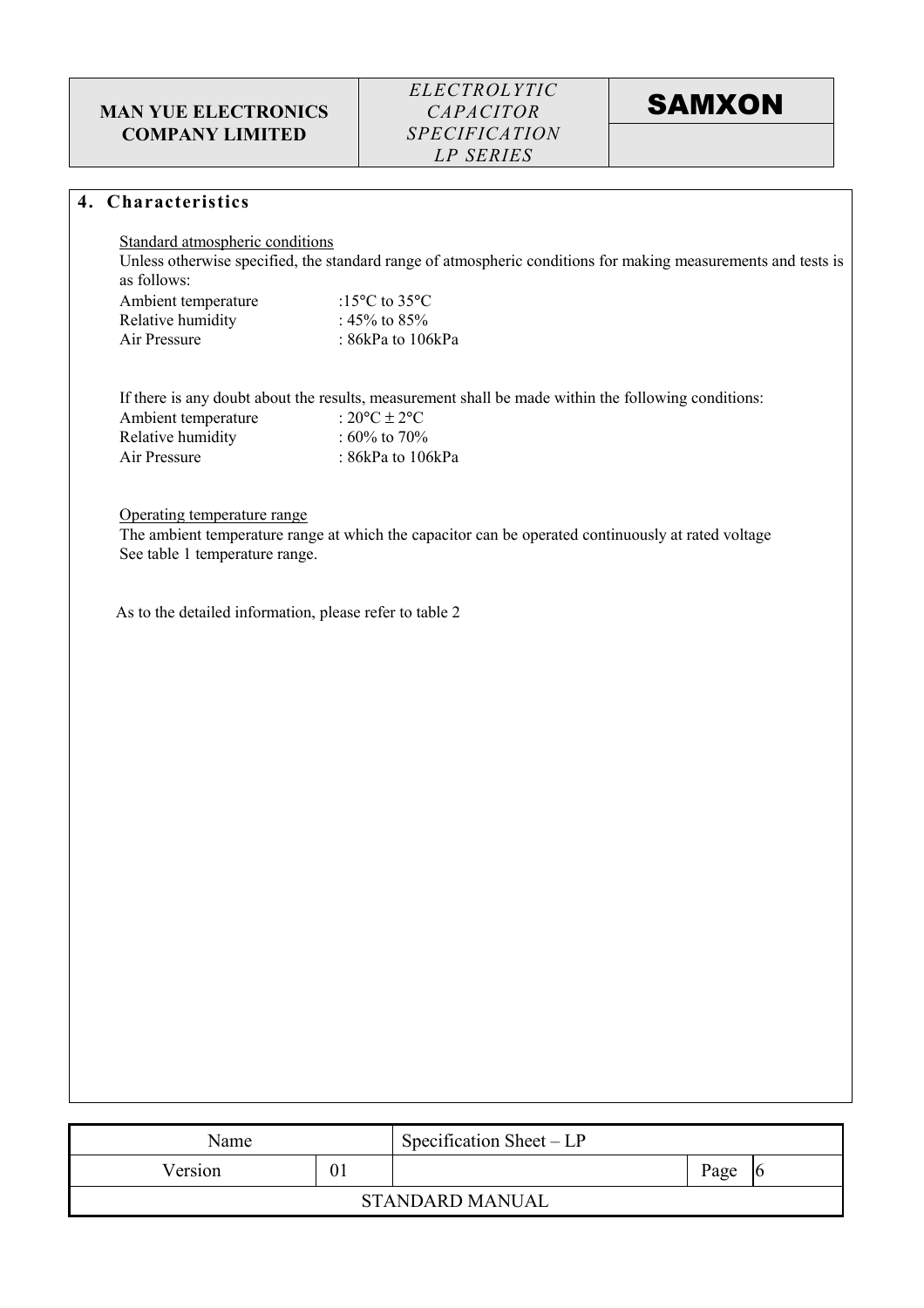### ELECTROLYTIC CAPACITOR **SPECIFICATION** LP SERIES



| Table 2 |                                                                                                                                                                                     |                                                   |                                                                                                                                                                                                                       |                          |          |          |             |          |           |      |                |            |
|---------|-------------------------------------------------------------------------------------------------------------------------------------------------------------------------------------|---------------------------------------------------|-----------------------------------------------------------------------------------------------------------------------------------------------------------------------------------------------------------------------|--------------------------|----------|----------|-------------|----------|-----------|------|----------------|------------|
|         | <b>ITEM</b>                                                                                                                                                                         |                                                   |                                                                                                                                                                                                                       |                          |          |          | PERFORMANCE |          |           |      |                |            |
|         | Rated voltage<br>(WV)                                                                                                                                                               | WV (V.DC)<br>SV (V .DC)                           | 10<br>13                                                                                                                                                                                                              | 16<br>20                 | 25<br>32 | 35<br>44 | 50<br>63    | 63<br>79 | 80<br>100 |      | 100<br>125     | 160<br>200 |
| 4.1     |                                                                                                                                                                                     | WV (V.DC)                                         | 180                                                                                                                                                                                                                   | 200                      | 220      | 250      | 315         | 350      | 400       | 420  | 450            | 500        |
|         | Surge voltage<br>(SV)                                                                                                                                                               | SV (V .DC)                                        | 225                                                                                                                                                                                                                   | 250                      | 270      | 300      | 365         | 400      | 450       | 470  | 500            | 550        |
| 4.2     | Nominal<br>capacitance<br>(Tolerance)                                                                                                                                               | <condition><br/><criteria></criteria></condition> | Measuring Frequency<br>: $120\text{Hz} \pm 12\text{Hz}$<br><b>Measuring Voltage</b><br>: Not more than 0.5Vrms<br>Measuring Temperature : $20 \pm 2^{\circ}$ C<br>Shall be within the specified capacitance tolerance |                          |          |          |             |          |           |      |                |            |
| 4.3     | Leakage<br>current                                                                                                                                                                  | <condition><br/><criteria></criteria></condition> | Connecting the capacitor with a protective resistor $(1k \Omega \pm 10 \Omega)$ in series for 5<br>minutes, and then, measure Leakage Current.<br>Refer to table 1                                                    |                          |          |          |             |          |           |      |                |            |
| 4.4     | <condition><br/>See 4.2, Norm Capacitance, for measuring frequency, voltage and temperature.<br/><criteria><br/>Refer to table 1<br/>tan <math>\delta</math></criteria></condition> |                                                   |                                                                                                                                                                                                                       |                          |          |          |             |          |           |      |                |            |
|         |                                                                                                                                                                                     |                                                   |                                                                                                                                                                                                                       |                          |          |          |             |          |           |      |                |            |
| Name    |                                                                                                                                                                                     |                                                   |                                                                                                                                                                                                                       | Specification Sheet - LP |          |          |             |          |           |      |                |            |
|         | Version                                                                                                                                                                             | 01                                                |                                                                                                                                                                                                                       |                          |          |          |             |          |           | Page | $\overline{7}$ |            |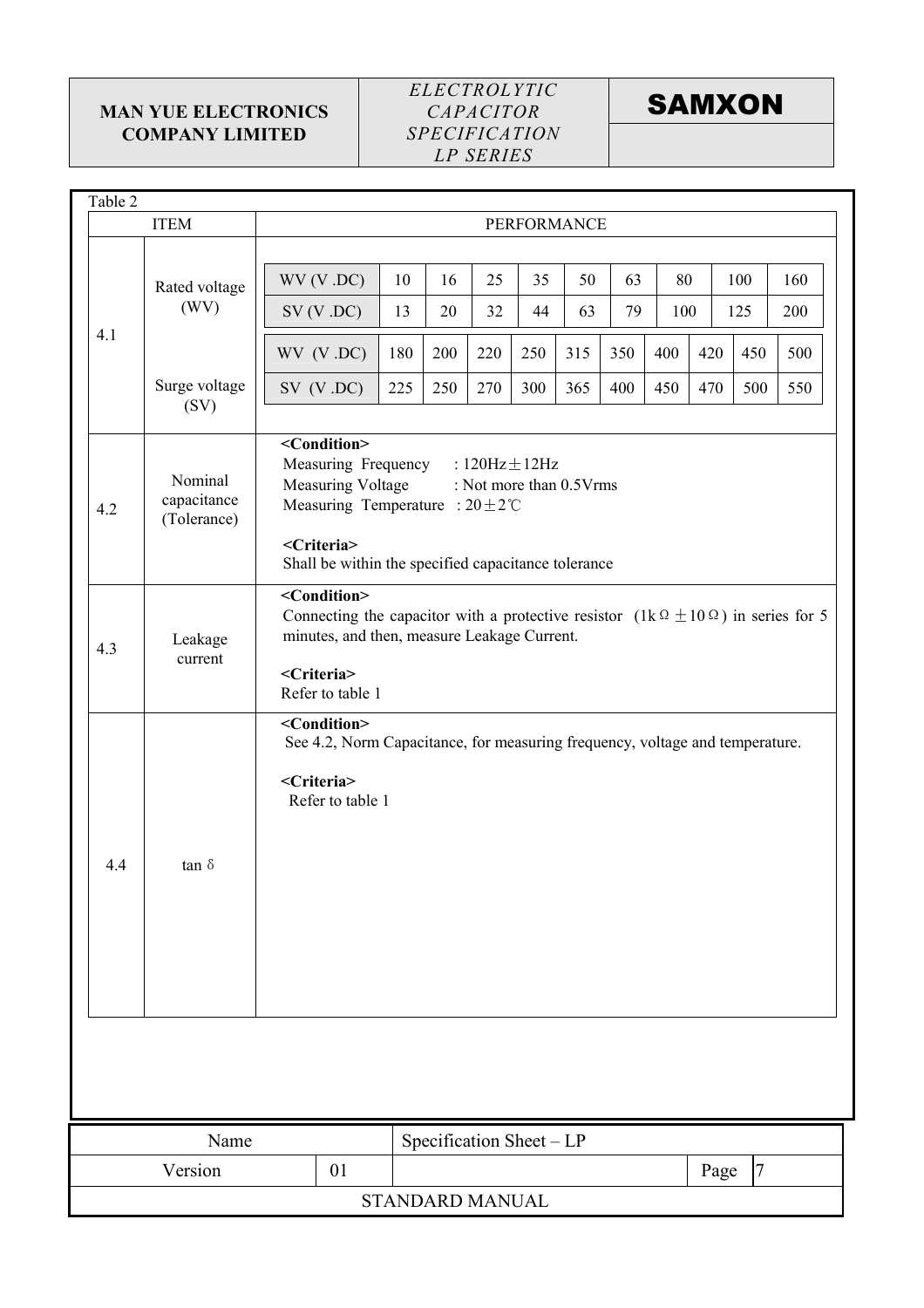### ELECTROLYTIC CAPACITOR **SPECIFICATION** LP SERIES

# **SAMXON**

|     |                                | <condition><br/>A static load of 25N (2.5kgf) shall be applied to the lead wire terminal in the<br/>axial direction away from the capacitor body for 30s</condition>                                                                                                                                                                                                                                                                     |                                                                       |                  |             |             |                                                                                   |  |
|-----|--------------------------------|------------------------------------------------------------------------------------------------------------------------------------------------------------------------------------------------------------------------------------------------------------------------------------------------------------------------------------------------------------------------------------------------------------------------------------------|-----------------------------------------------------------------------|------------------|-------------|-------------|-----------------------------------------------------------------------------------|--|
| 4.5 | Terminal<br>strength           | <criteria></criteria>                                                                                                                                                                                                                                                                                                                                                                                                                    | no mechanical damage such as terminal damage.                         |                  |             |             | There shall be no intermittent contacts, open or short circuit and there shall be |  |
|     |                                | <condition></condition>                                                                                                                                                                                                                                                                                                                                                                                                                  |                                                                       |                  |             |             |                                                                                   |  |
|     |                                | <b>STEP</b>                                                                                                                                                                                                                                                                                                                                                                                                                              | Testing Temperature(°C)                                               |                  | Time        |             |                                                                                   |  |
|     |                                | 1                                                                                                                                                                                                                                                                                                                                                                                                                                        |                                                                       | $20 + 2$         |             |             | Time to reach thermal equilibrium                                                 |  |
|     |                                | 2                                                                                                                                                                                                                                                                                                                                                                                                                                        |                                                                       | $-40(-25) \pm 3$ |             |             | Time to reach thermal equilibrium                                                 |  |
|     |                                | 3                                                                                                                                                                                                                                                                                                                                                                                                                                        |                                                                       | $20 + 2$         |             |             | Time to reach thermal equilibrium                                                 |  |
|     |                                | $\overline{4}$                                                                                                                                                                                                                                                                                                                                                                                                                           |                                                                       | $85 + 2$         |             |             | Time to reach thermal equilibrium                                                 |  |
|     |                                | 5                                                                                                                                                                                                                                                                                                                                                                                                                                        |                                                                       | $20 + 2$         |             |             | Time to reach thermal equilibrium                                                 |  |
| 4.6 | Temperature<br>characteristics | of its original value at $+20^{\circ}\text{C}$ .<br>tan $\delta$ shall be within the limit of Item 4.4<br>The leakage current measured shall not more than 5 times of its specified<br>value.<br>b. In step 5, tan $\delta$ shall be within the limit of Item 4.4<br>The leakage current shall not more than the specified value.<br>c. At-40 <sup>°</sup> C (-25 <sup>°</sup> C), impedance (Z) ratio shall not exceed the value of the |                                                                       |                  |             |             |                                                                                   |  |
|     |                                | following table.                                                                                                                                                                                                                                                                                                                                                                                                                         | Working Voltage (V)                                                   | $10 - 100$       | $160 - 250$ | $315 - 385$ | $400 - 500$                                                                       |  |
|     |                                | Z-25°C/Z+20°C                                                                                                                                                                                                                                                                                                                                                                                                                            |                                                                       | 4                | 3           | 5           | 8                                                                                 |  |
|     |                                | Z-40℃/Z+20℃                                                                                                                                                                                                                                                                                                                                                                                                                              |                                                                       | 15               | 15          | ---         | ---                                                                               |  |
|     |                                |                                                                                                                                                                                                                                                                                                                                                                                                                                          | Capacitance, tan $\delta$ , and impedance shall be measured at 120Hz. |                  |             |             |                                                                                   |  |
|     |                                |                                                                                                                                                                                                                                                                                                                                                                                                                                          |                                                                       |                  |             |             |                                                                                   |  |
|     |                                |                                                                                                                                                                                                                                                                                                                                                                                                                                          |                                                                       |                  |             |             |                                                                                   |  |
|     | Name                           |                                                                                                                                                                                                                                                                                                                                                                                                                                          | Specification Sheet - LP                                              |                  |             |             |                                                                                   |  |
|     | Version                        | 01                                                                                                                                                                                                                                                                                                                                                                                                                                       |                                                                       |                  |             | Page        | $\sqrt{8}$                                                                        |  |

STANDARD MANUAL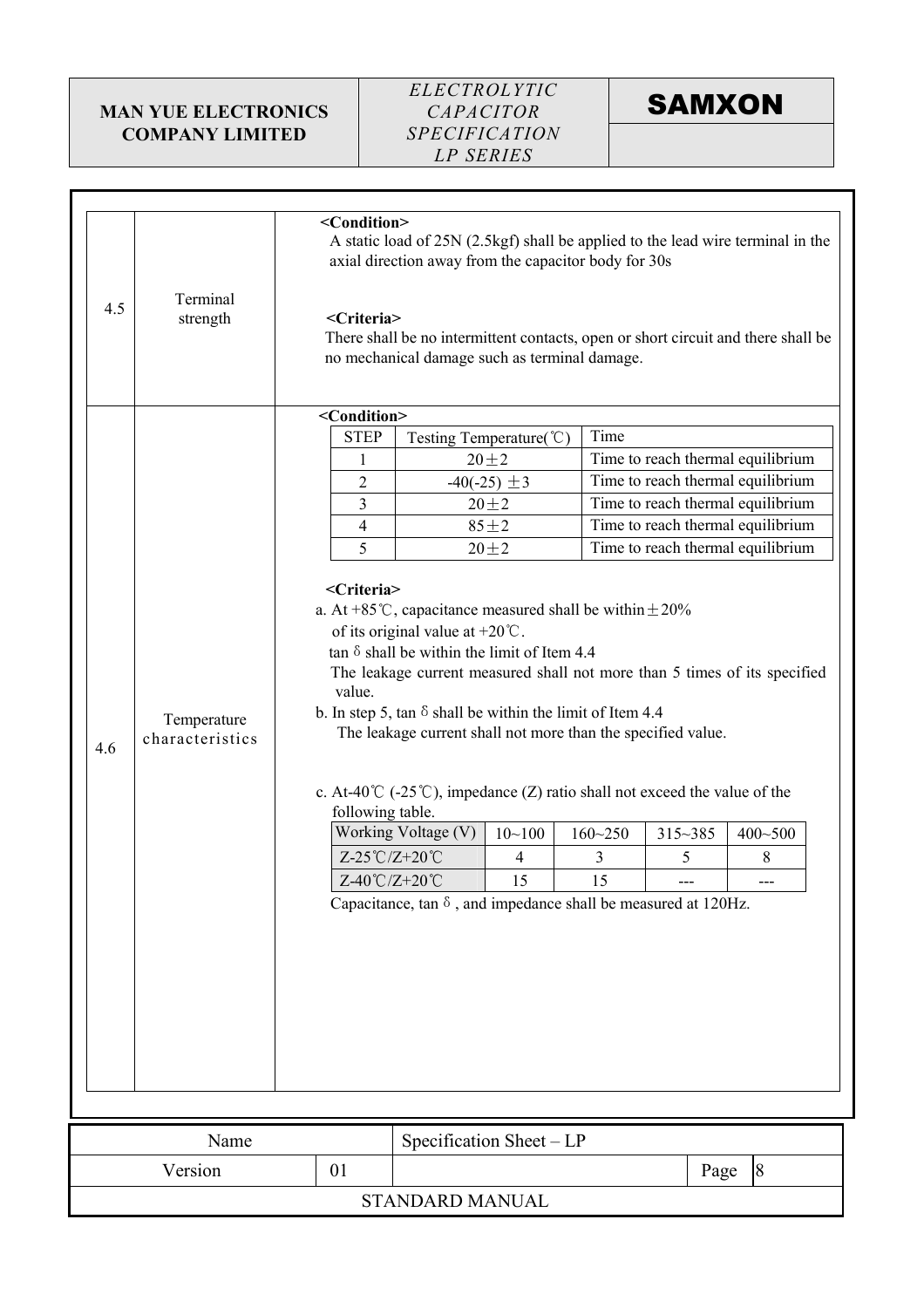

| 4.7 | Load<br>life<br>test  | <condition><br/><criteria><br/><math>\tan \delta</math></criteria></condition>                                                                                                                                                                                                                                                                                                                                                                                                                                                                                                                                                                                                                                                                                                                                                                                                                                                                                                                                                                                                                                                                                            | Leakage current<br>Capacitance Change |  | According to IEC60384-4No.4.13 methods, The capacitor is stored at<br>a temperature of 85 $\degree$ C $\pm$ 2 with DC bias voltage plus the rated ripple current for<br>2000 +48/0 hours. (The sum of DC and ripple peak voltage shall not exceed the rated<br>working voltage) Then the product should be tested after 16 hours recovering<br>time at atmospheric conditions. The result should meet the following table:<br>The characteristic shall meet the following requirements.<br>Value in 4.3 shall be satisfied.<br>Within $\pm 20\%$ of initial value.<br>Not more than 200% of the specified value. |  |      |                |
|-----|-----------------------|---------------------------------------------------------------------------------------------------------------------------------------------------------------------------------------------------------------------------------------------------------------------------------------------------------------------------------------------------------------------------------------------------------------------------------------------------------------------------------------------------------------------------------------------------------------------------------------------------------------------------------------------------------------------------------------------------------------------------------------------------------------------------------------------------------------------------------------------------------------------------------------------------------------------------------------------------------------------------------------------------------------------------------------------------------------------------------------------------------------------------------------------------------------------------|---------------------------------------|--|------------------------------------------------------------------------------------------------------------------------------------------------------------------------------------------------------------------------------------------------------------------------------------------------------------------------------------------------------------------------------------------------------------------------------------------------------------------------------------------------------------------------------------------------------------------------------------------------------------------|--|------|----------------|
| 4.8 | Shelf<br>life<br>test | There shall be no leakage of electrolyte.<br>Appearance<br><condition><br/>The capacitors are then stored with no voltage applied at a temperature of <math>85 \pm 2^{\circ}</math> for<br/>1000+48/0 hours.<br/>Following this period the capacitors shall be removed from the test chamber and be<br/>allowed to stabilized at room temperature for 4~8 hours.<br/>Next they shall be connected to a series limiting resistor(<math>1k \pm 100 \Omega</math>) with D.C. rated<br/>voltage applied for 30min. After which the capacitors shall be discharged, and then,<br/>tested the characteristics.<br/><criteria><br/>The characteristic shall meet the following requirements.<br/>Value in 4.3 shall be satisfied.<br/>Leakage current<br/>Capacitance Change<br/>Within <math>\pm</math> 15% of initial value.<br/><math>tan \delta</math><br/>Not more than 150% of the specified value.<br/>There shall be no leakage of electrolyte.<br/>Appearance<br/>Remark: If the capacitors are stored more than 1 year, the leakage current may<br/>increase. Please apply voltage through about 1 k<math>\Omega</math> resistor, if necessary.</criteria></condition> |                                       |  |                                                                                                                                                                                                                                                                                                                                                                                                                                                                                                                                                                                                                  |  |      |                |
|     |                       | Name                                                                                                                                                                                                                                                                                                                                                                                                                                                                                                                                                                                                                                                                                                                                                                                                                                                                                                                                                                                                                                                                                                                                                                      |                                       |  | Specification Sheet - LP                                                                                                                                                                                                                                                                                                                                                                                                                                                                                                                                                                                         |  |      |                |
|     | Version               |                                                                                                                                                                                                                                                                                                                                                                                                                                                                                                                                                                                                                                                                                                                                                                                                                                                                                                                                                                                                                                                                                                                                                                           | 01                                    |  |                                                                                                                                                                                                                                                                                                                                                                                                                                                                                                                                                                                                                  |  | Page | $\overline{9}$ |

STANDARD MANUAL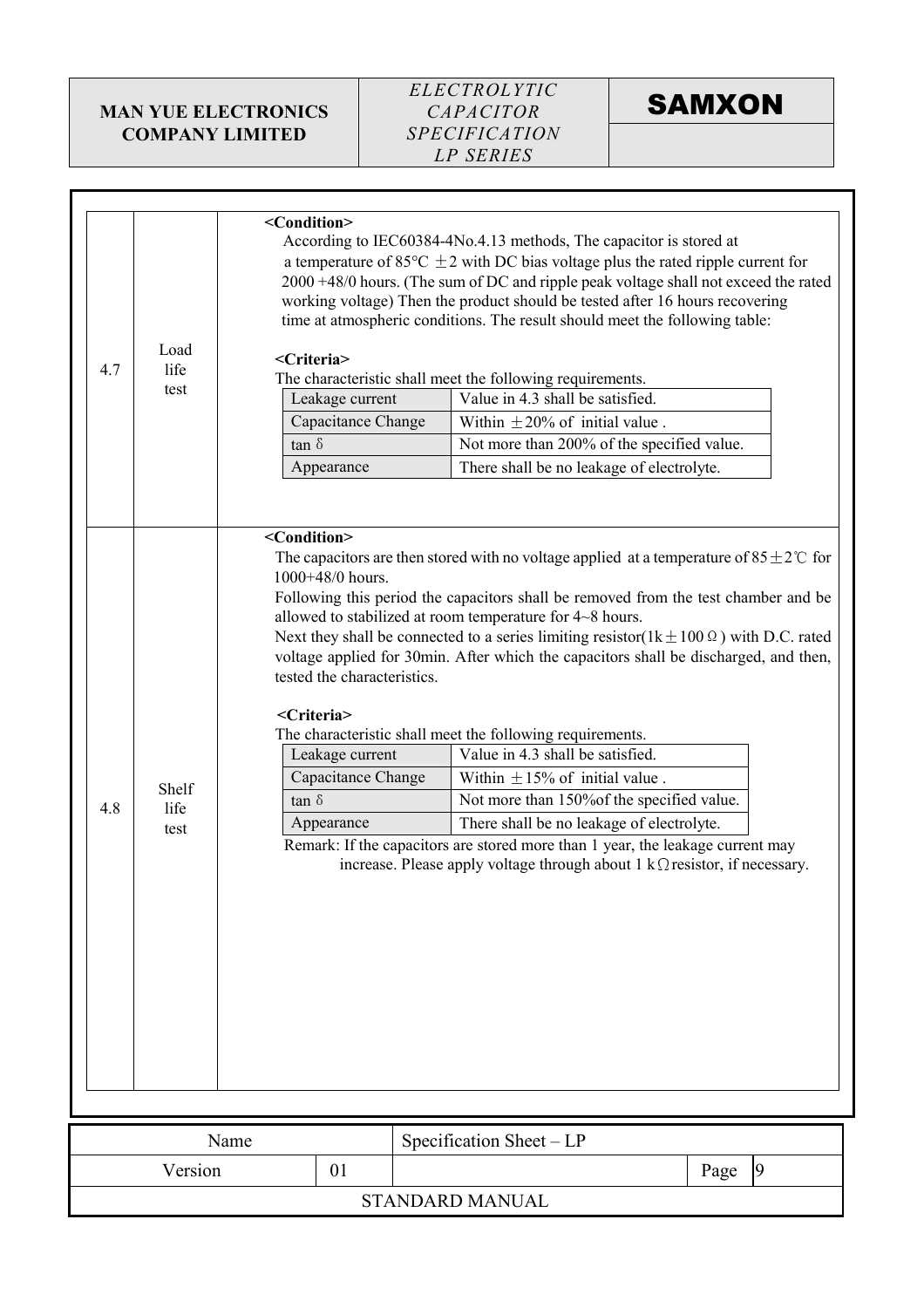

# **SAMXON**

| 4.9  | Surge<br>test     | Applied a surge voltage to the capacitor connected with a $(100 \pm 50)/C_R$ (k $\Omega$ )<br>resistor in series for $30\pm5$ seconds in every 5 minutes 30 s at $15\sim35$ °C.<br>Procedure shall be repeated 1000 times. Then the capacitors shall be left under<br>normal humidity for 1-2hours before measurement<br>$C_R$ : Nominal Capacitance( $\mu$ F)<br><criteria><br/>Leakage current<br/>Not more than the specified value.<br/>Capacitance Change<br/>Within <math>\pm</math> 15% of initial value.<br/>tan <math>\delta</math><br/>Not more than the specified value.<br/>Appearance<br/>There shall be no leakage of electrolyte.<br/>Attention:<br/>This test simulates over voltage at abnormal situation, and not be hypothesizing<br/>that over voltage is always applied.<br/><condition></condition></criteria> |
|------|-------------------|--------------------------------------------------------------------------------------------------------------------------------------------------------------------------------------------------------------------------------------------------------------------------------------------------------------------------------------------------------------------------------------------------------------------------------------------------------------------------------------------------------------------------------------------------------------------------------------------------------------------------------------------------------------------------------------------------------------------------------------------------------------------------------------------------------------------------------------|
| 4.10 | Vibration<br>test | The following conditions shall be applied for 2 hours in each 3 mutually<br>perpendicular directions.<br>Vibration frequency range : $10\text{Hz} \sim 55\text{Hz}$<br>Peak to peak amplitude<br>$: 1.5$ mm<br>Sweep rate<br>: $10Hz \sim 55Hz \sim 10Hz$ in about 1 minute<br><criteria><br/>After the test, the following items shall be tested:<br/>No mechanical damage in terminal. No leakage of<br/>electrolyte or swelling of the case. The markings shall<br/>Appearance<br/>be legible.<br/>No intermittent contact, open or short circuit.<br/>Inner<br/>No damage of tab terminals or electrodes.<br/>construction<br/>Mounting method: The capacitor must be fixed in place with a bracket.<br/>Space &lt; 1mm<br/><math>\sqrt{ }</math><br/>To be soldered</criteria>                                                  |
|      |                   |                                                                                                                                                                                                                                                                                                                                                                                                                                                                                                                                                                                                                                                                                                                                                                                                                                      |

| Name    |    | Specification Sheet – LP |      |  |
|---------|----|--------------------------|------|--|
| Version | 01 |                          | Page |  |
|         |    |                          |      |  |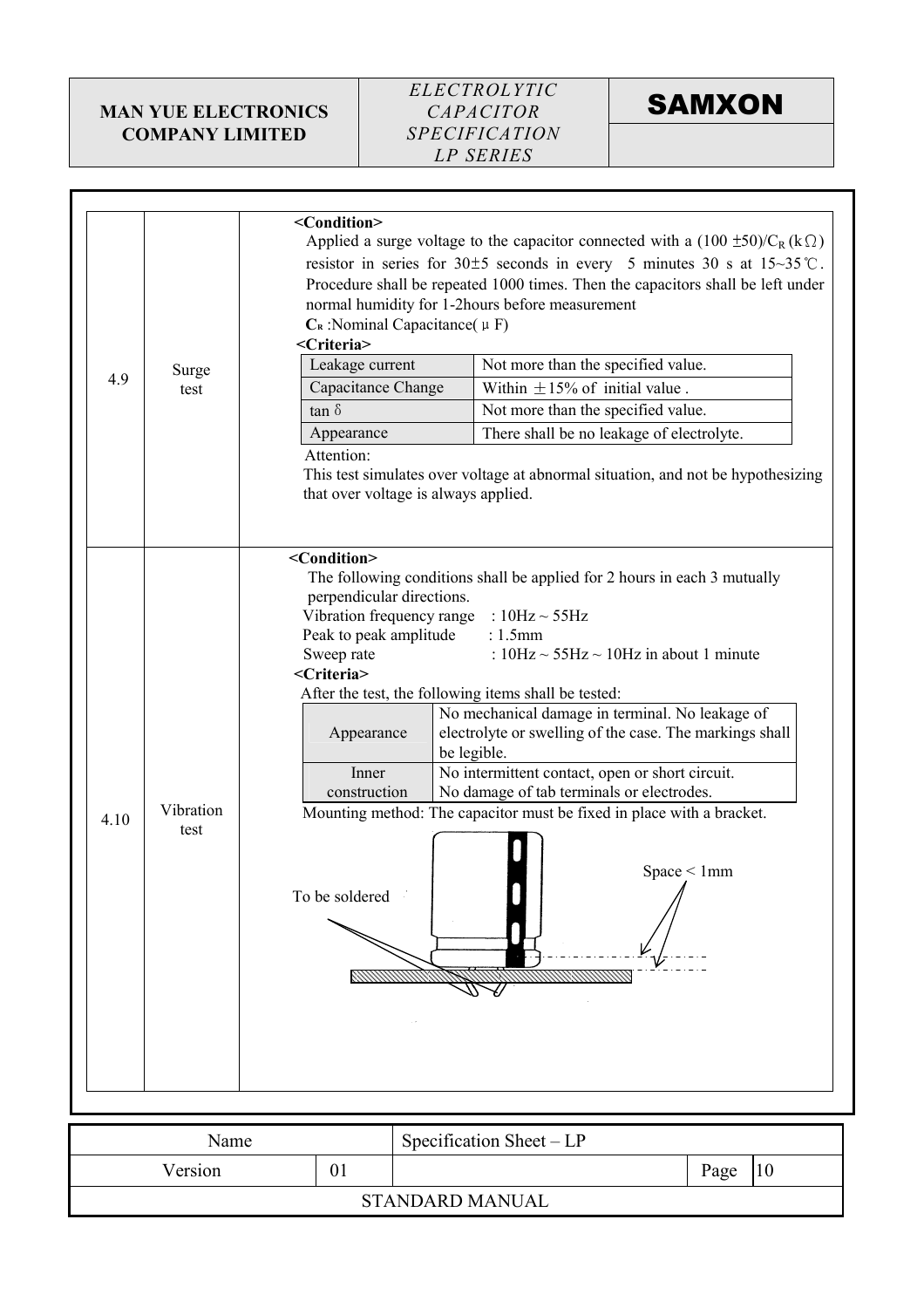### ELECTROLYTIC CAPACITOR **SPECIFICATION** LP SERIES



|      |                       | <condition></condition> |                                                                                                                                                                                                                                    |                                     |  |  |
|------|-----------------------|-------------------------|------------------------------------------------------------------------------------------------------------------------------------------------------------------------------------------------------------------------------------|-------------------------------------|--|--|
|      |                       |                         | The capacitor shall be tested under the following conditions:                                                                                                                                                                      |                                     |  |  |
|      |                       | Soldering temperature   | : $245\pm3$ °C                                                                                                                                                                                                                     |                                     |  |  |
|      |                       | Dipping depth           | :2mm                                                                                                                                                                                                                               |                                     |  |  |
|      |                       | Dipping speed           | : $25\pm2.5$ mm/s                                                                                                                                                                                                                  |                                     |  |  |
|      |                       |                         |                                                                                                                                                                                                                                    |                                     |  |  |
|      |                       | Dipping time            | : $3\pm0.5s$                                                                                                                                                                                                                       |                                     |  |  |
| 4.11 | Solderability<br>test | <criteria></criteria>   |                                                                                                                                                                                                                                    |                                     |  |  |
|      |                       | Coating quality         | A minimum of 95% of the surface being<br>immersed                                                                                                                                                                                  |                                     |  |  |
|      |                       | <condition></condition> | Terminals of the capacitor shall be immersed into solder bath at $260 \pm 5^{\circ}$ C for 10                                                                                                                                      |                                     |  |  |
|      |                       |                         | $\pm$ 1 seconds or 400 $\pm$ 10 °C for 3 $^{+1}_{-0}$ seconds to 1.5~2.0mm from the body of<br>capacitor .Then the capacitor shall be left under the normal temperature and<br>normal humidity for $1~2$ hours before measurement. |                                     |  |  |
|      |                       | <criteria></criteria>   |                                                                                                                                                                                                                                    |                                     |  |  |
|      |                       | Leakage current         | Not more than the specified value.                                                                                                                                                                                                 |                                     |  |  |
|      |                       | Capacitance Change      |                                                                                                                                                                                                                                    | Within $\pm 10\%$ of initial value. |  |  |
|      |                       | tan $\delta$            |                                                                                                                                                                                                                                    | Not more than the specified value.  |  |  |
|      | Resistance to         | Appearance              | There shall be no leakage of electrolyte.                                                                                                                                                                                          |                                     |  |  |
| 4.12 | solder heat<br>test   |                         |                                                                                                                                                                                                                                    |                                     |  |  |
|      | Name                  |                         | Specification Sheet - LP                                                                                                                                                                                                           |                                     |  |  |
|      | Version               |                         |                                                                                                                                                                                                                                    |                                     |  |  |

STANDARD MANUAL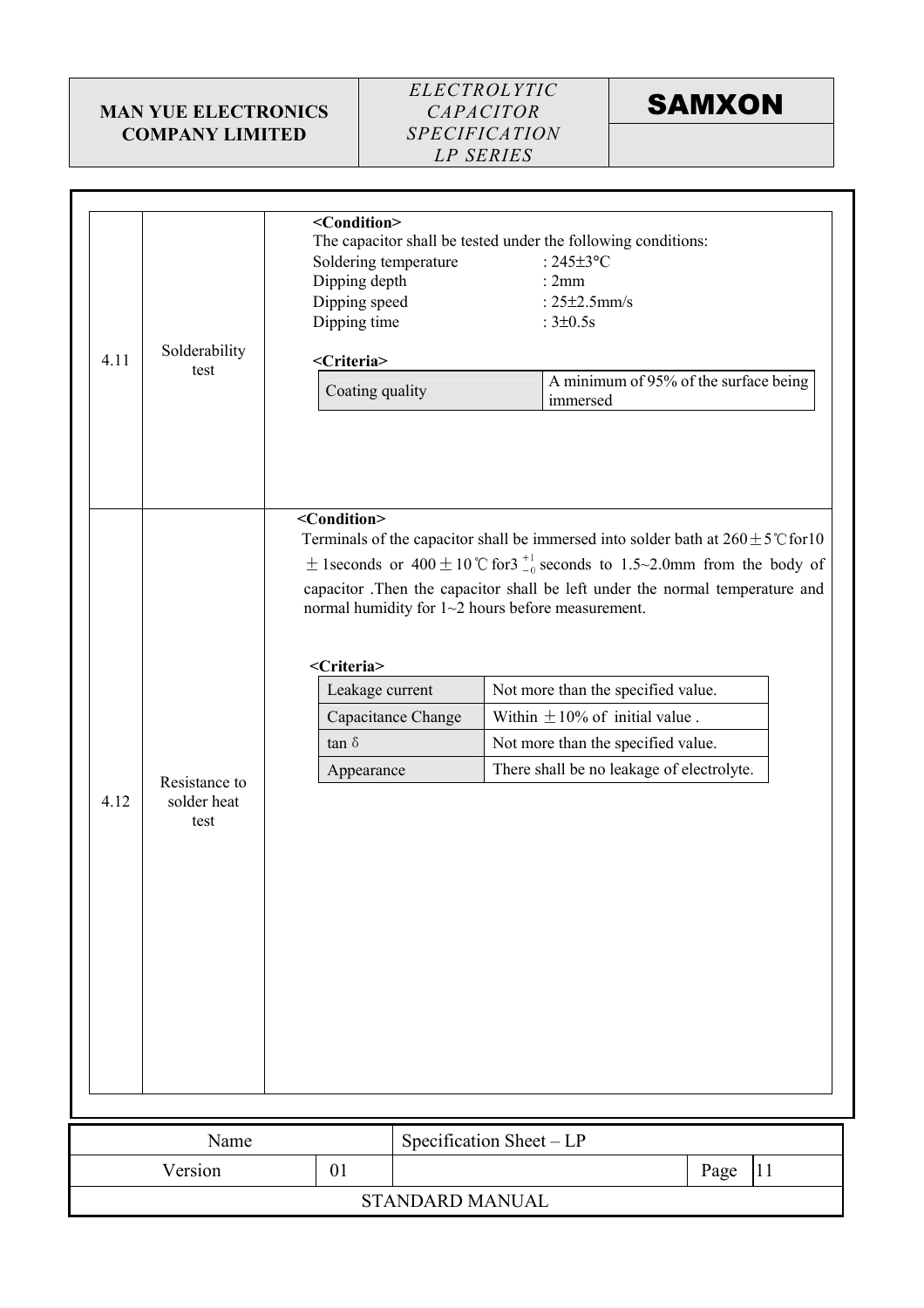### ELECTROLYTIC CAPACITOR **SPECIFICATION** LP SERIES



| 4.13 | Change of<br>temperature<br>test | <condition><br/>Temperature Cycle:<br/>According to IEC60384-4No.4.7 methods, capacitor shall be placed in an<br/>oven, the condition according as below:<br/>Time<br/>Temperature<br/>Minutes<br/><math>\leq</math>3<br/><math>(1)+20^{\circ}</math>C<br/>(2) Rated low temperature <math>(-40^{\circ}\text{C})</math> <math>(-25^{\circ}\text{C})</math><br/>Minutes<br/><math>30 + 2</math><br/>(3) Rated high temperature <math>(+85^{\circ}\text{C})</math><br/><math>30 + 2</math><br/>Minutes<br/><math>(1)</math> to <math>(3)=1</math> cycle, total 5 cycle<br/><criteria><br/>The characteristic shall meet the following requirement<br/>Not more than the specified value.<br/>Leakage current<br/>Not more than the specified value.<br/>tan <math>\delta</math><br/>There shall be no leakage of electrolyte.<br/>Appearance</criteria></condition> |
|------|----------------------------------|-------------------------------------------------------------------------------------------------------------------------------------------------------------------------------------------------------------------------------------------------------------------------------------------------------------------------------------------------------------------------------------------------------------------------------------------------------------------------------------------------------------------------------------------------------------------------------------------------------------------------------------------------------------------------------------------------------------------------------------------------------------------------------------------------------------------------------------------------------------------|
| 4.14 | Damp<br>heat<br>test             | <condition><br/>Humidity Test:<br/>According to IEC60384-4No.4.12 methods, capacitor shall<br/>be exposed for <math>500 \pm 8</math> hours in an atmosphere of 90~95%R H .at<br/><math>40 \pm 2^{\circ}</math>C, the characteristic change shall meet the following requirement.<br/><criteria><br/>Leakage current<br/>Not more than the specified value.<br/>Within <math>\pm 20\%</math> of initial value.<br/>Capacitance Change<br/>Not more than 120% of the specified value.<br/><math>\tan \delta</math><br/>There shall be no leakage of electrolyte.<br/>Appearance</criteria></condition>                                                                                                                                                                                                                                                              |

| Name            |    | Specification Sheet $-LP$ |      |  |  |
|-----------------|----|---------------------------|------|--|--|
| Version         | 01 |                           | Page |  |  |
| STANDARD MANUAL |    |                           |      |  |  |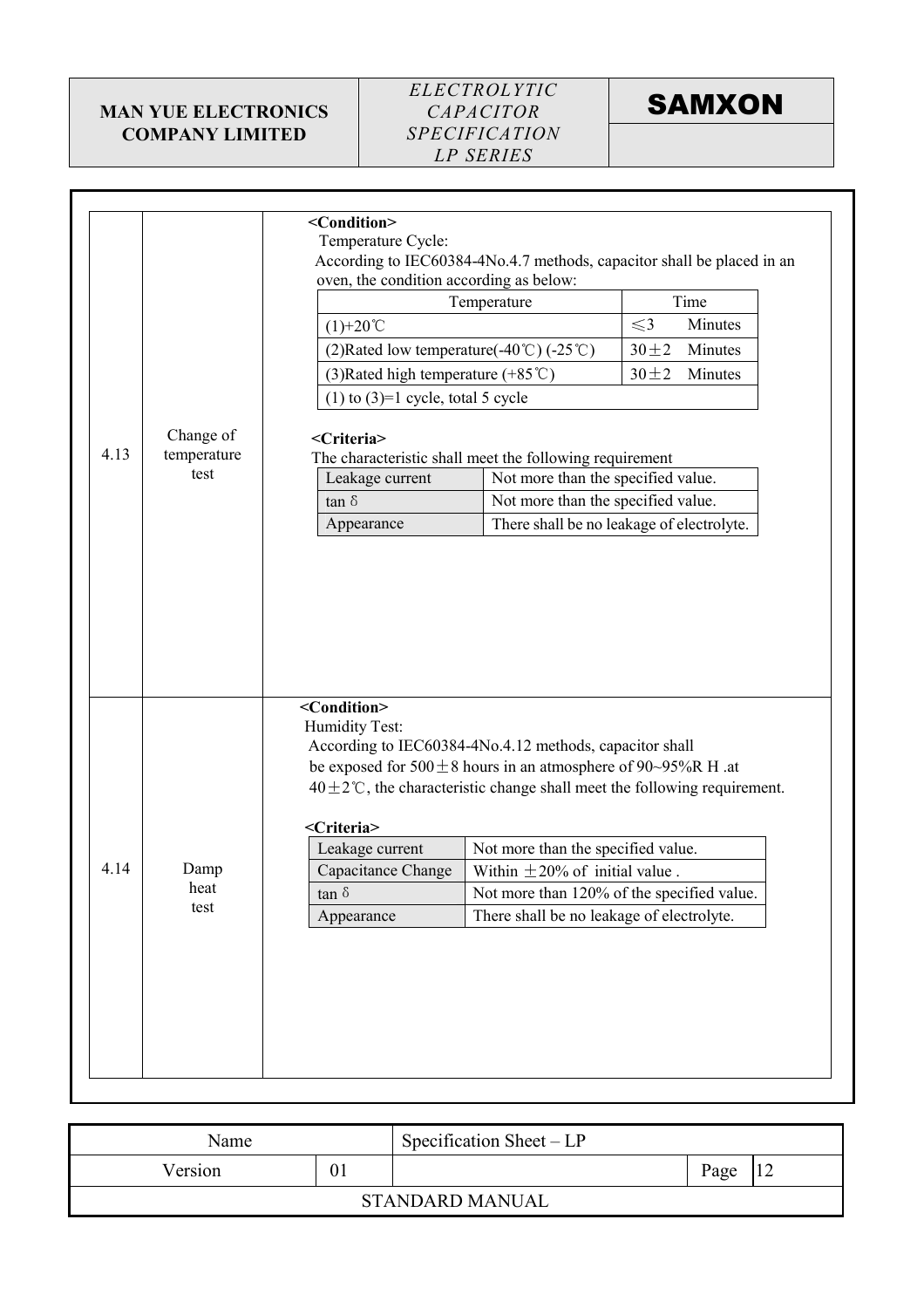### ELECTROLYTIC CAPACITOR **SPECIFICATION** LP SERIES



|      |                        | <condition></condition>                                                                                                           |  |  |  |  |  |  |  |
|------|------------------------|-----------------------------------------------------------------------------------------------------------------------------------|--|--|--|--|--|--|--|
|      |                        | The following test only apply to those products with vent.                                                                        |  |  |  |  |  |  |  |
|      |                        | D.C. test                                                                                                                         |  |  |  |  |  |  |  |
|      |                        | The capacitor is connected with its polarity reversed to a DC power source. Then                                                  |  |  |  |  |  |  |  |
|      |                        | a current selected from Table 2 is applied.                                                                                       |  |  |  |  |  |  |  |
|      |                        | <table 2=""></table>                                                                                                              |  |  |  |  |  |  |  |
|      | Vent                   | $DC$ Current $(A)$<br>Diameter (mm)                                                                                               |  |  |  |  |  |  |  |
| 4.15 | test                   | 22.4 or less<br>1                                                                                                                 |  |  |  |  |  |  |  |
|      |                        | <b>Over 22.4</b><br>10                                                                                                            |  |  |  |  |  |  |  |
|      |                        | <criteria></criteria>                                                                                                             |  |  |  |  |  |  |  |
|      |                        | The vent shall operate with no dangerous conditions such as flames or dispersion                                                  |  |  |  |  |  |  |  |
|      |                        | of pieces of the capacitor and/or case.                                                                                           |  |  |  |  |  |  |  |
|      |                        |                                                                                                                                   |  |  |  |  |  |  |  |
|      |                        |                                                                                                                                   |  |  |  |  |  |  |  |
|      |                        |                                                                                                                                   |  |  |  |  |  |  |  |
|      |                        | <condition></condition>                                                                                                           |  |  |  |  |  |  |  |
|      |                        | The maximum permissible ripple current is the maximum A.C current<br>at 120Hz and can be applied at maximum operating temperature |  |  |  |  |  |  |  |
|      |                        | Table-3                                                                                                                           |  |  |  |  |  |  |  |
|      |                        | The combined value of D.C voltage and the peak A.C voltage shall not exceed the                                                   |  |  |  |  |  |  |  |
|      |                        | rated voltage and shall not reverse voltage.                                                                                      |  |  |  |  |  |  |  |
|      |                        | Frequency Multipliers:                                                                                                            |  |  |  |  |  |  |  |
|      |                        | Freq.<br>Coefficient                                                                                                              |  |  |  |  |  |  |  |
|      |                        | (Hz)<br>60<br>120<br>1k<br>$10 - 50k$                                                                                             |  |  |  |  |  |  |  |
|      | Maximum<br>permissible | Voltage $(V)$                                                                                                                     |  |  |  |  |  |  |  |
| 4.16 | (ripple                | 1.15<br>$10 - 100V$<br>0.90<br>1.00<br>1.25                                                                                       |  |  |  |  |  |  |  |
|      | current)               | $160 - 250V$<br>0.80<br>1.00<br>1.15<br>1.47                                                                                      |  |  |  |  |  |  |  |
|      |                        | 315~500V<br>1.00<br>0.80<br>1.15<br>1.47                                                                                          |  |  |  |  |  |  |  |
|      |                        |                                                                                                                                   |  |  |  |  |  |  |  |
|      |                        |                                                                                                                                   |  |  |  |  |  |  |  |
|      |                        |                                                                                                                                   |  |  |  |  |  |  |  |
|      |                        |                                                                                                                                   |  |  |  |  |  |  |  |
|      |                        |                                                                                                                                   |  |  |  |  |  |  |  |
|      |                        |                                                                                                                                   |  |  |  |  |  |  |  |
|      |                        |                                                                                                                                   |  |  |  |  |  |  |  |
|      |                        |                                                                                                                                   |  |  |  |  |  |  |  |

| Name          |  | Specification Sheet $-LP$ |      |    |
|---------------|--|---------------------------|------|----|
| 01<br>Version |  |                           | Page | IJ |
|               |  | STANDARD MANUAL           |      |    |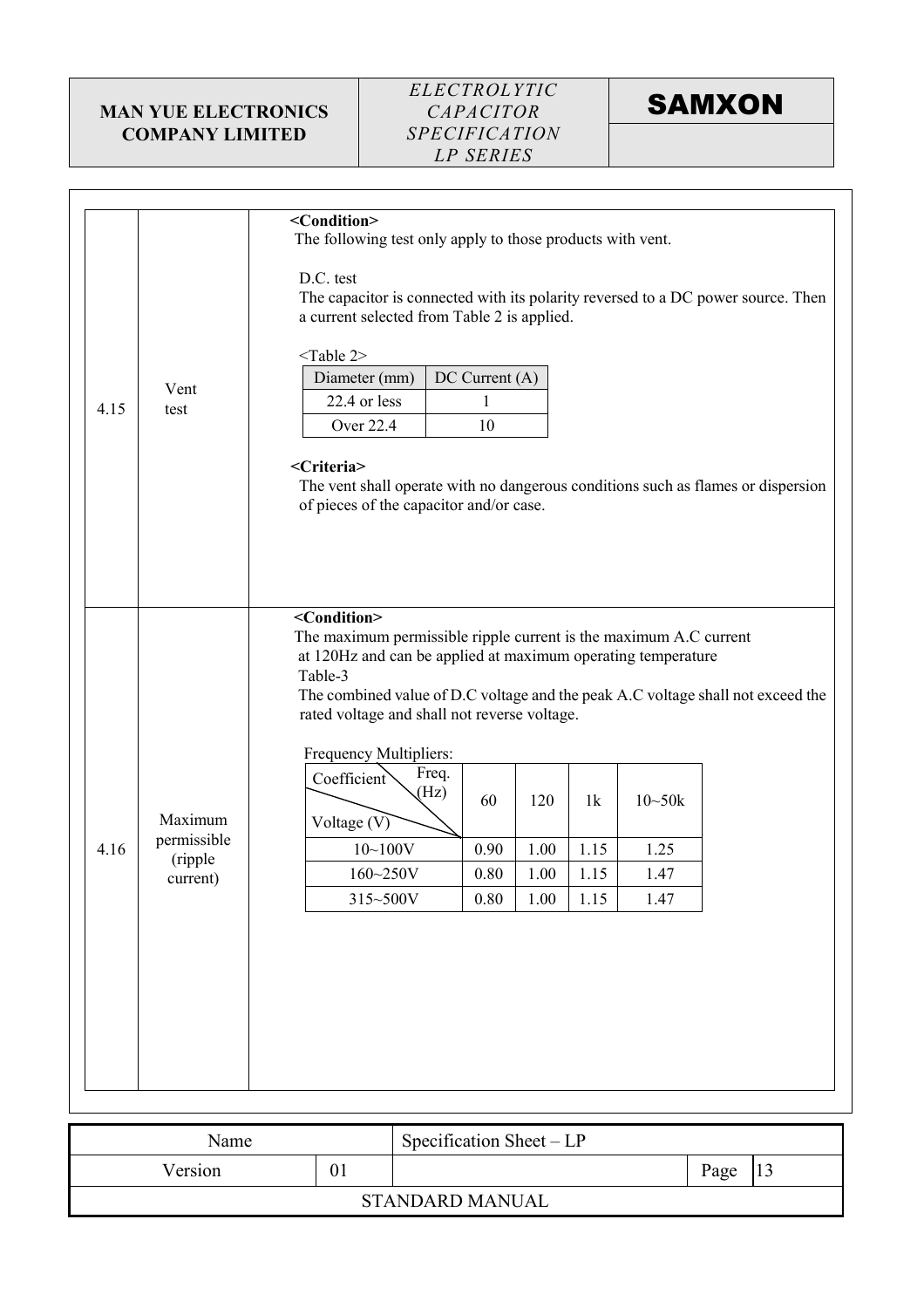# **SAMXON**

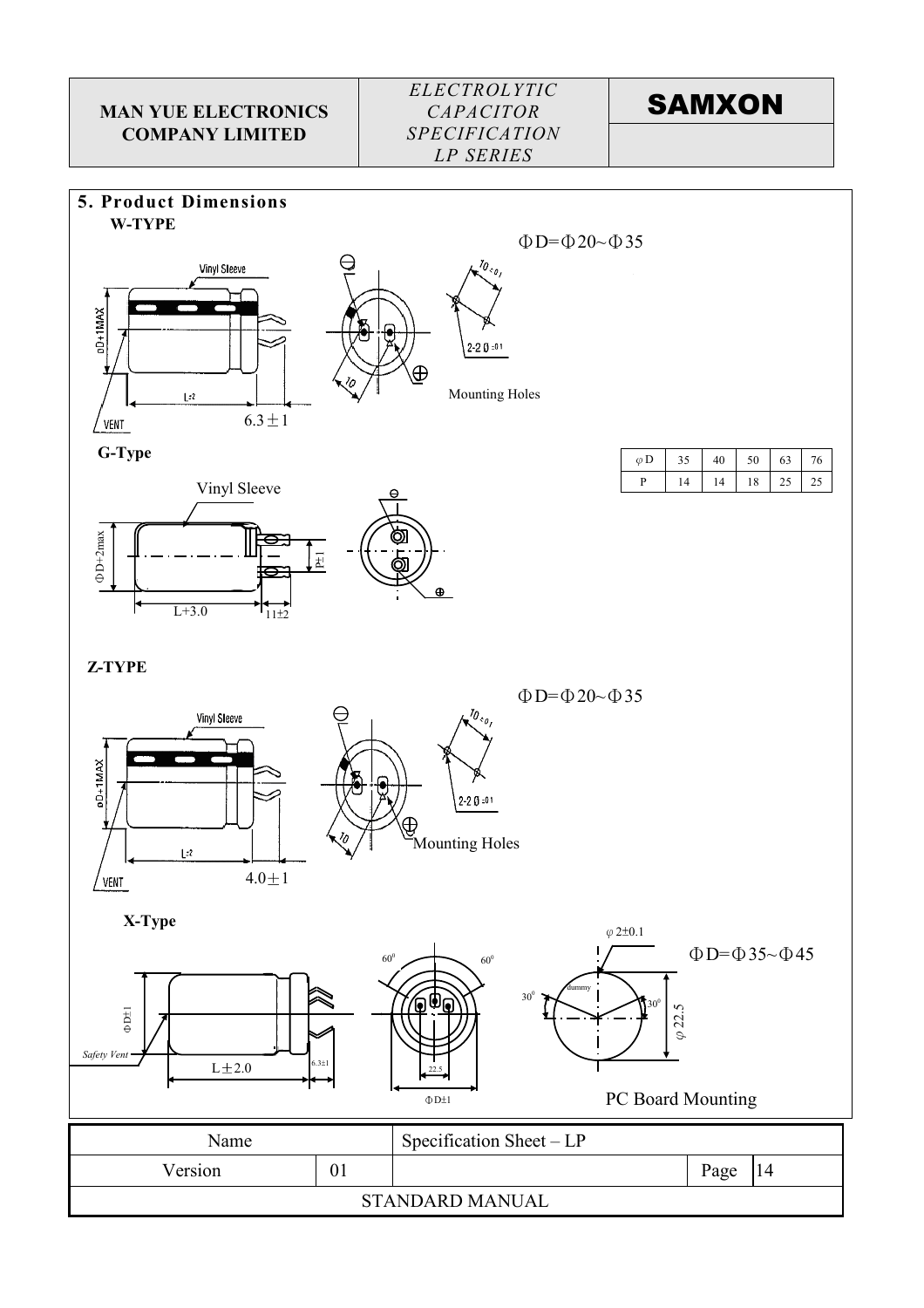### 6. List of "Environment-related Substances to be Controlled ('Controlled Substances')"

The latest version of <Substances Prohibited as per Sony-SS-00259>

|                                                | Substances                                                   |  |  |  |  |  |  |
|------------------------------------------------|--------------------------------------------------------------|--|--|--|--|--|--|
|                                                | Cadmium and cadmium compounds                                |  |  |  |  |  |  |
| Heavy metals                                   | Lead and lead compounds                                      |  |  |  |  |  |  |
|                                                | Mercury and mercury compounds                                |  |  |  |  |  |  |
|                                                | Hexavalent chromium compounds                                |  |  |  |  |  |  |
|                                                | Polychlorinated biphenyls (PCB)                              |  |  |  |  |  |  |
| Chloinated                                     | Polychlorinated naphthalenes (PCN)                           |  |  |  |  |  |  |
| organic                                        | Polychlorinated terphenyls (PCT)                             |  |  |  |  |  |  |
| compounds                                      | Short-chain chlorinated paraffins(SCCP)                      |  |  |  |  |  |  |
|                                                | Other chlorinated organic compounds                          |  |  |  |  |  |  |
|                                                | Polybrominated biphenyls (PBB)                               |  |  |  |  |  |  |
| <b>Brominated</b>                              | Polybrominated diphenylethers(PBDE) (including               |  |  |  |  |  |  |
| organic                                        | decabromodiphenyl ether[DecaBDE])                            |  |  |  |  |  |  |
| compounds                                      | Other brominated organic compounds                           |  |  |  |  |  |  |
| Tributyltin compounds(TBT)                     |                                                              |  |  |  |  |  |  |
| Triphenyltin compounds(TPT)                    |                                                              |  |  |  |  |  |  |
| Asbestos                                       |                                                              |  |  |  |  |  |  |
| Specific azo compounds                         |                                                              |  |  |  |  |  |  |
| Formaldehyde                                   |                                                              |  |  |  |  |  |  |
|                                                | Polyvinyl chloride (PVC) and PVC blevds                      |  |  |  |  |  |  |
| Beryllium oxide                                |                                                              |  |  |  |  |  |  |
| Beryllium copper                               |                                                              |  |  |  |  |  |  |
|                                                | Specific phthalates (DEHP, DBP, BBP, DINP, DIDP, DNOP, DNHP) |  |  |  |  |  |  |
| Hydrofluorocarbon (HFC), Perfluorocarbon (PFC) |                                                              |  |  |  |  |  |  |
| Perfluorooctane sulfonates (PFOS)              |                                                              |  |  |  |  |  |  |
| Specific Benzotriazole                         |                                                              |  |  |  |  |  |  |

| Name    |  | Specification Sheet $-LP$ |  |  |
|---------|--|---------------------------|--|--|
| Version |  | Page<br>I S               |  |  |
|         |  | <b>STANDARD MANUAL</b>    |  |  |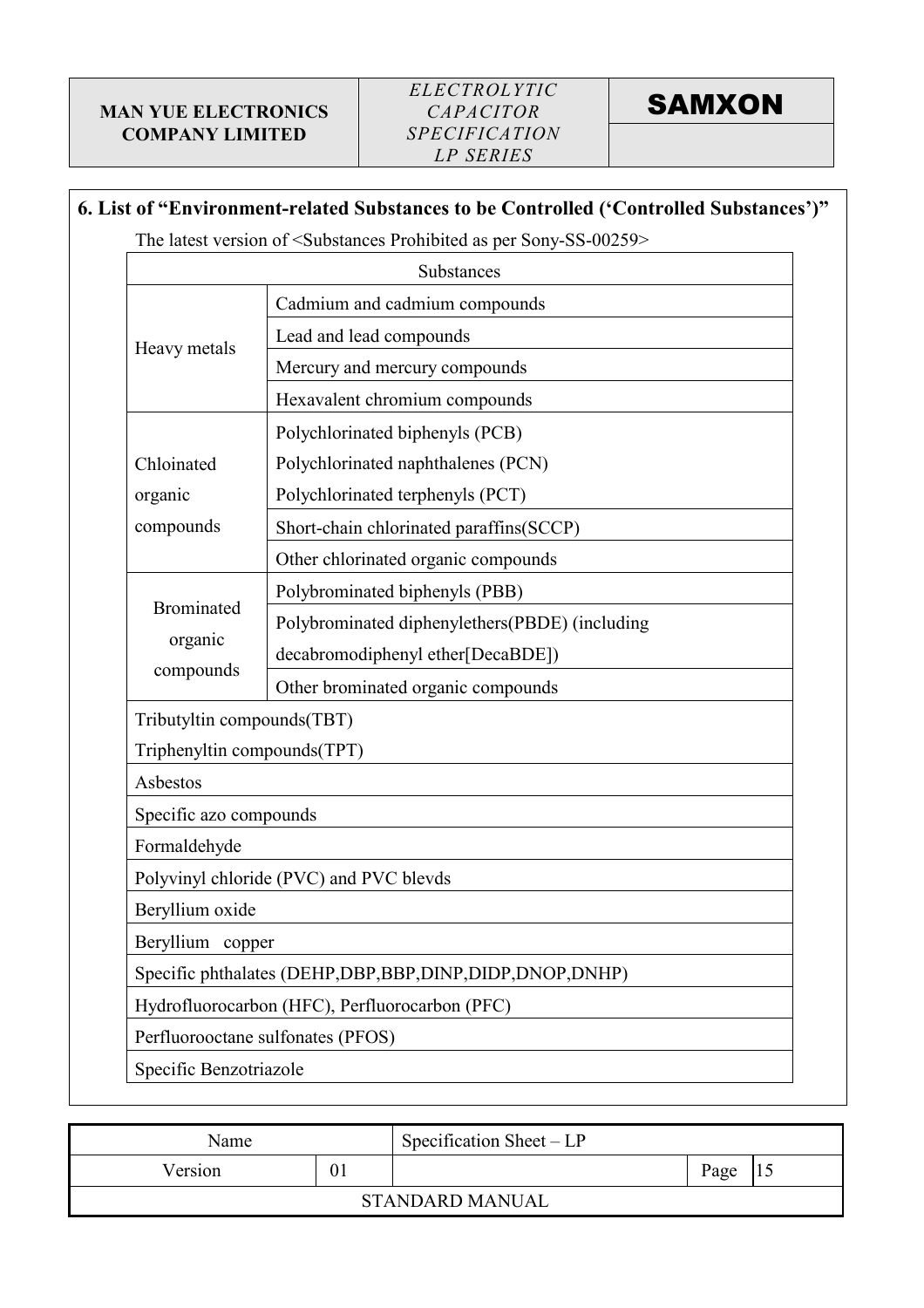

#### Attachment: Application Guidelines

#### 1.Circuit Design

1.1 Operating Temperature and Frequency

 Electrolytic capacitor electrical parameters are normally specified at 20℃ temperature and 120Hz frequency. These parameters vary with changes in temperature and frequency. Circuit designers should take these changes into consideration.

- (1) Effects of operating temperature on electrical parameters
	- a) At higher temperatures, leakage current and capacitance increase while equivalent series resistance (ESR) decreases.
	- b) At lower temperatures, leakage current and capacitance decrease while equivalent series resistance (ESR) increases.
- (2) Effects of frequency on electrical parameters
	- a) At higher frequencies capacitance and impedance decrease while tan  $\delta$  increases.
	- b) At lower frequencies, ripple current generated heat will rise due to an increase in equivalent series resistance (ESR).
- 1.2 Operating Temperature and Life Expectancy See the file: Life calculation of aluminum electrolytic capacitor
- 1.3 Common Application Conditions to Avoid

The following misapplication load conditions will cause rapid deterioration to capacitor electrical parameters. In addition, rapid heating and gas generation within the capacitor can occur causing the pressure relief vent to operate and resultant leakage of electrolyte. Under Leaking electrolyte is combustible and electrically conductive.

| Name          |  | Specification Sheet – LP |      |  |
|---------------|--|--------------------------|------|--|
| Version<br>01 |  |                          | Page |  |
|               |  | <b>STANDARD MANUAL</b>   |      |  |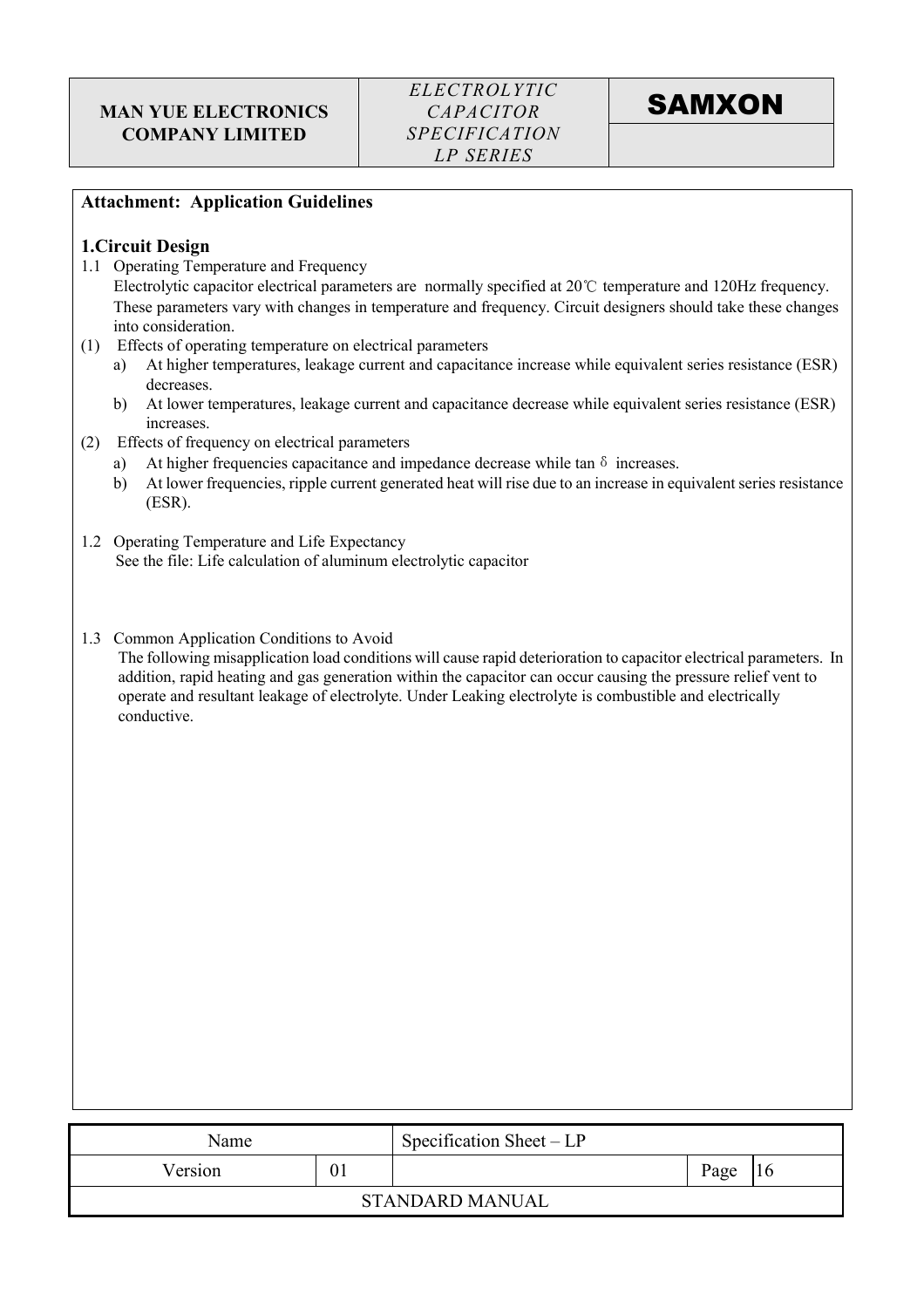#### (1) Reverse Voltage

DC capacitors have polarity. Verify correct polarity before insertion. For circuits with changing or uncertain polarity, use DC bipolar capacitors. DC bipolar capacitors are not suitable for use in AC circuits.

(2) Charge / Discharge Applications

Standard capacitors are not suitable for use in repeating charge / discharge applications. For charge / discharge applications consult us and advise actual conditions.

#### (3) Over voltage

Do not apply voltages exceeding the maximum specified rated voltage. Voltages up to the surge voltage rating are acceptable for short periods of time. Ensure that the sum of the DC voltage and the superimposed AC ripple voltage does not exceed the rated voltage.

(4) Ripple Current

Do not apply ripple currents exceeding the maximum specified value. For high ripple current applications, use a capacitor designed for high ripple currents or contact us with your requirements. Ensure that allowable ripple currents superimposed on low DC bias voltages do not cause reverse voltage conditions.

- 1.4 Using Two or More Capacitors in Series or Parallel
- (1) Capacitors Connected in Parallel

The circuit resistance can closely approximate the series resistance of the capacitor causing an imbalance of ripple current loads within the capacitors. Careful design of wiring methods can minimize the possibility of excessive ripple currents applied to a capacitor.

- (2) Capacitors Connected in Series Normal DC leakage current differences among capacitors can cause voltage imbalances. The use of voltage divider shunt resistors with consideration to leakage current can prevent capacitor voltage imbalances.
- 1.5 Capacitor Mounting Considerations
- (1) Double Sided Circuit Boards

Avoid wiring pattern runs, which pass between the mounted capacitor and the circuit board. When dipping into a solder bath, excess solder may collect under the capacitor by capillary action and short circuit the anode and cathode terminals.

#### (2)Circuit Board Hole Positioning

The vinyl sleeve of the capacitor can be damaged if solder passes through a lead hole for subsequently processed parts. Special care when locating hole positions in proximity to capacitors is recommended.

(3)Circuit Board Hole Spacing

The circuit board holes spacing should match the capacitor lead wire spacing within the specified tolerances. Incorrect spacing can cause excessive lead wire stress during the insertion process. This may result in premature capacitor failure due to short or open circuit, increased leakage current, or electrolyte leakage.

| Name    |            | Specification Sheet $-LP$ |  |  |
|---------|------------|---------------------------|--|--|
| Version | 01<br>Page |                           |  |  |
|         |            | <b>STANDARD MANUAL</b>    |  |  |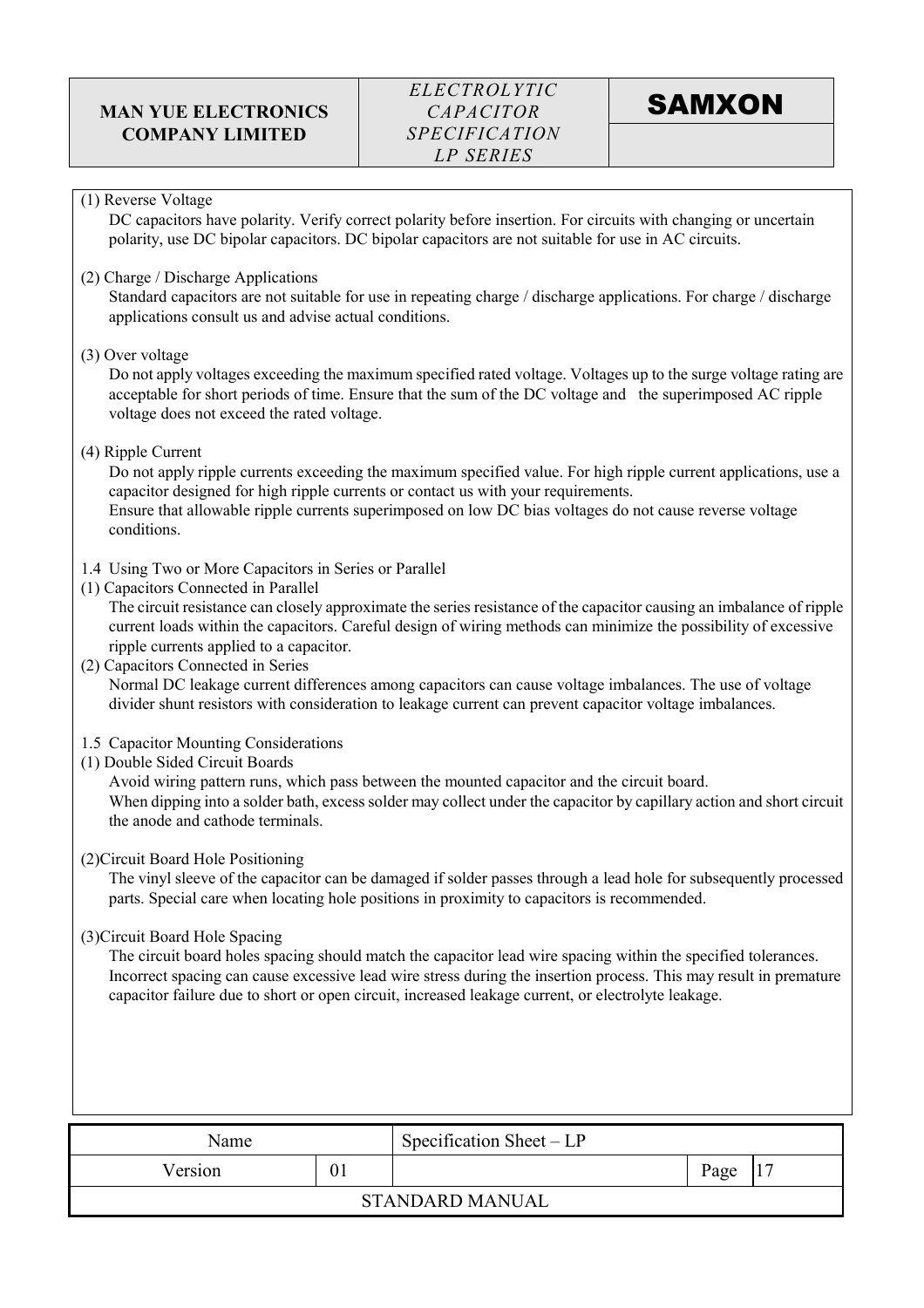| (4) Clearance for Case Mounted Pressure Relief vents<br>Capacitors with case mounted pressure relief vents require sufficient clearance to allow for proper vent operation.<br>The minimum clearances are dependent on capacitor diameters as proper vent operation. The minimum clearances<br>are dependent on capacitor diameters as follows.<br>$\phi$ 6.3~ $\phi$ 16mm:2mm minimum, $\phi$ 18~ $\phi$ 35mm:3mm minimum, $\phi$ 40mm or greater:5mm minimum. |
|-----------------------------------------------------------------------------------------------------------------------------------------------------------------------------------------------------------------------------------------------------------------------------------------------------------------------------------------------------------------------------------------------------------------------------------------------------------------|
| (5) Clearance for Seal Mounted Pressure Relief Vents<br>A hole in the circuit board directly under the seal vent location is required to allow proper release of pressure.                                                                                                                                                                                                                                                                                      |
| (6) Wiring Near the Pressure Relief Vent<br>Avoid locating high voltage or high current wiring or circuit board paths above the pressure relief vent. Flammable, high<br>temperature gas exceeding 100°C may be released which could dissolve the wire insulation and ignite.                                                                                                                                                                                   |
| (7) Circuit Board patterns Under the Capacitor<br>Avoid circuit board runs under the capacitor as electrolyte leakage could cause an electrical short.                                                                                                                                                                                                                                                                                                          |
| (8) Screw Terminal Capacitor Mounting<br>Do not orient the capacitor with the screw terminal side of the capacitor facing downwards.<br>Tighten the terminal and mounting bracket screws within the torque range specified in the specification.                                                                                                                                                                                                                |
| 1.6 Electrical Isolation of the Capacitor<br>Completely isolate the capacitor as follows.<br>(1) Between the cathode and the case (except for axially leaded B types) and between the anode terminal and other<br>circuit paths<br>Between the extra mounting terminals (on T types) and the anode terminal, cathode terminal, and other circuit<br>(3)<br>paths.                                                                                               |
| The Product characteristic should take the sample as the standard.<br>1.7                                                                                                                                                                                                                                                                                                                                                                                       |
| 1.8 Capacitor Sleeve<br>The vinyl sleeve or laminate coating is intended for marking and identification purposes and is not meant to<br>electrically insulate the capacitor.<br>The sleeve may split or crack if immersed into solvents such as toluene or xylene, and then exposed to high<br>temperatures.                                                                                                                                                    |
| <b>CAUTION!</b><br>Always consider safety when designing equipment and circuits. Plan for worst case failure modes such as short<br>circuits and open circuits which could occur during use.<br>(1) Provide protection circuits and protection devices to allow safe failure modes.<br>(2) Design redundant or secondary circuits where possible to assure continued operation in case of main circuit<br>failure.                                              |
|                                                                                                                                                                                                                                                                                                                                                                                                                                                                 |

| Name          |  | Specification Sheet $-LP$ |      |  |
|---------------|--|---------------------------|------|--|
| Version<br>01 |  |                           | Page |  |
|               |  | <b>STANDARD MANUAL</b>    |      |  |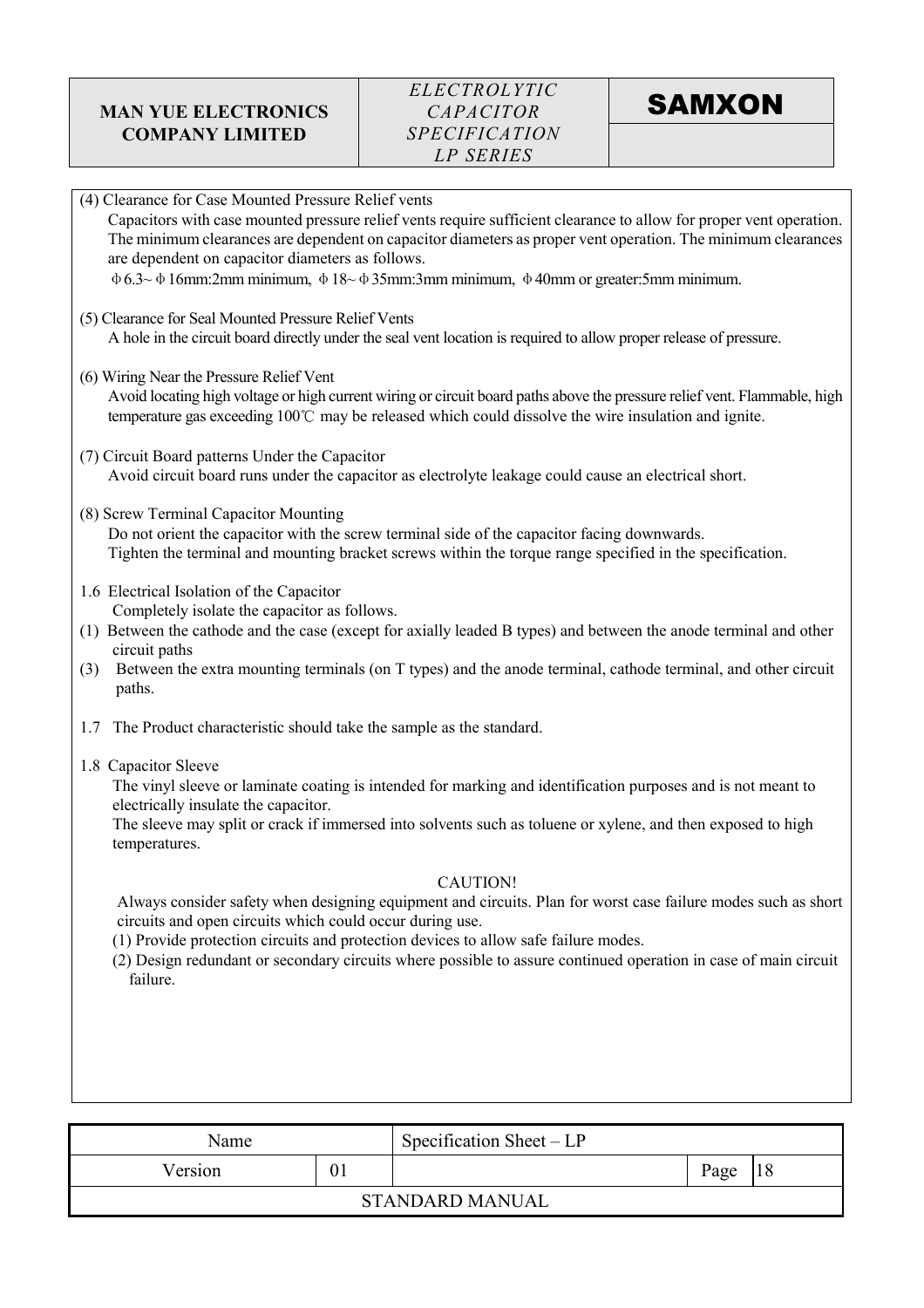### 2.Capacitor Handling Techniques

- 2.1 Considerations Before Using
- (1) Capacitors have a finite life. Do not reuse or recycle capacitors from used equipment.
- (2) Transient recovery voltage may be generated in the capacitor due to dielectric absorption. If required, this voltage can be discharged with a resistor with a value of about  $1k\Omega$ .
- (3) Capacitors stored for long periods of time may exhibit an increase in leakage current. This can be corrected by gradually applying rated voltage in series with a resistor of approximately  $1k\Omega$ .
- (4) If capacitors are dropped, they can be damaged mechanically or electrically. Avoid using dropped capacitors.
- (5) Dented or crushed capacitors should not be used. The seal integrity can be compromised and loss of electrolyte / shortened life can result.
- 2.2 Capacitor Insertion
- \* (1) Verify the correct capacitance and rated voltage of the capacitor.
- \* (2) Verify the correct polarity of the capacitor before inserting.
- \* (3) Verify the correct hole spacing before insertion (land pattern size on chip type) to avoid stress on the terminals. (4) Ensure that the auto insertion equipment lead clinching operation does not stress the capacitor leads where they enter the seal of the capacitor.

For chip type capacitors, excessive mounting pressure can cause high leakage current, short circuit, or disconnection.

#### 2.3 Manual Soldering

- (1) Observe temperature and time soldering specifications or do not exceed temperatures of 400 ℃ for 3 seconds or less.
- (2) If lead wires must be formed to meet terminal board hole spacing, avoid stress on the lead wire where it enters the capacitor seal.
- (3) If a soldered capacitor must be removed and reinserted, avoid excessive stress to the capacitor leads.
- (4) Avoid touching the tip of the soldering iron to the capacitor, to prevent melting of the vinyl sleeve.

#### 2.4 Flow Soldering

- (1) Do not immerse the capacitor body into the solder bath as excessive internal pressure could result.
- (2) Observe proper soldering conditions (temperature, time, etc.) Do not exceed the specified limits.
- (3) Do not allow other parts or components to touch the capacitor during soldering.

#### 2.5 Other Soldering Considerations

Rapid temperature rises during the preheat operation and resin bonding operation can cause cracking of the capacitor vinyl sleeve.

For heat curing, do not exceed 150℃ for a maximum time of 2 minutes.

| Name          |  | Specification Sheet $-LP$ |    |  |
|---------------|--|---------------------------|----|--|
| 01<br>Version |  | Page                      | 19 |  |
|               |  | <b>STANDARD MANUAL</b>    |    |  |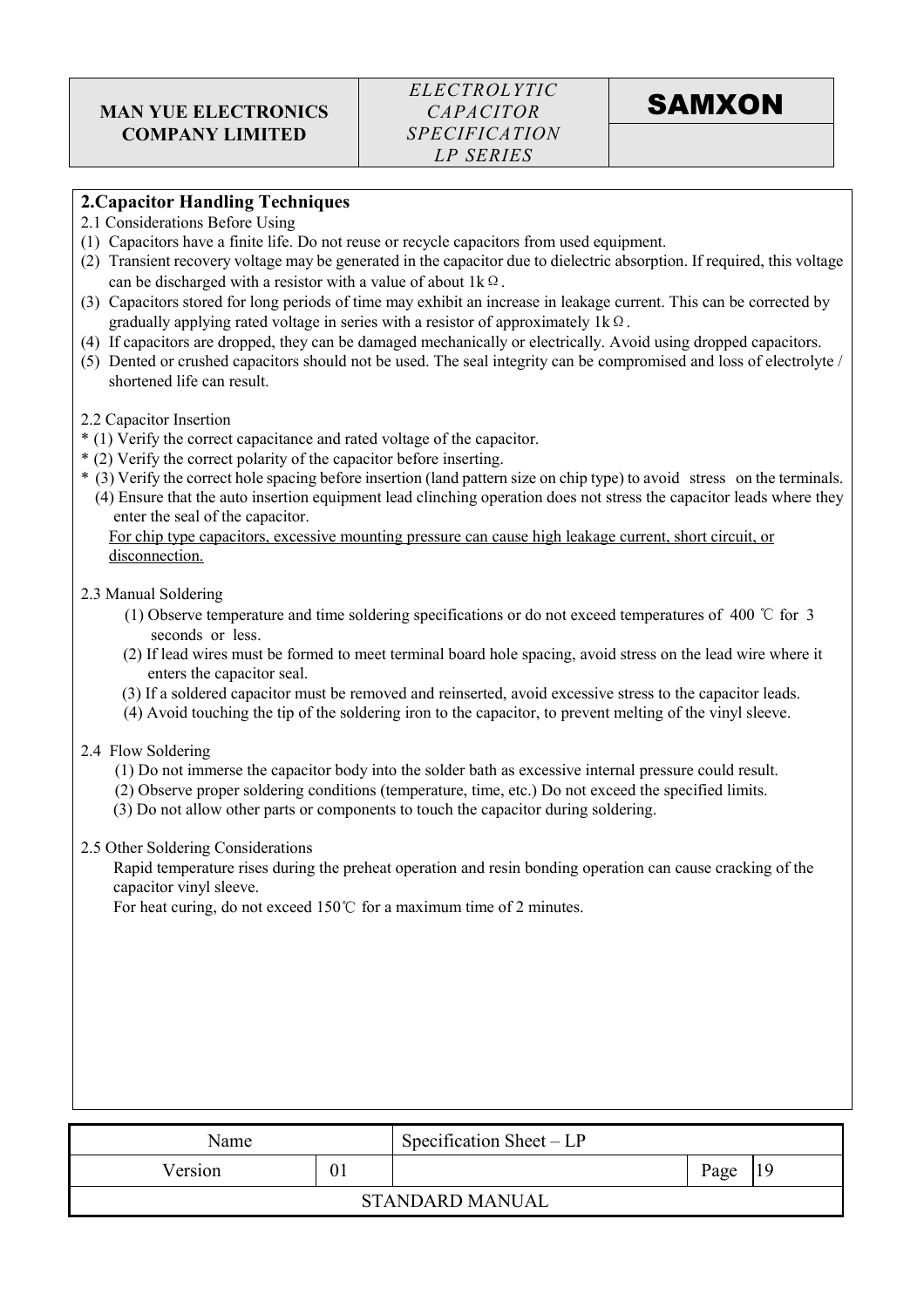#### 2.6 Capacitor Handling after Solder

- (1). Avoid movement of the capacitor after soldering to prevent excessive stress on the lead wires where they enter the seal.
- (2). Do not use capacitor as a handle when moving the circuit board assembly.
- (3). Avoid striking the capacitor after assembly to prevent failure due to excessive shock.

2.7 Circuit Board Cleaning

- $(1)$  Circuit boards can be immersed or ultrasonically cleaned using suitable cleaning solvents for up 5 minutes and up to 60℃ maximum temperatures. The boards should be thoroughly rinsed and dried.
- The use of ozone depleting cleaning agents is not recommended in the interest of protecting the environment.
- \* (2) Avoid using the following solvent groups unless specifically allowed for in the specification;
- . Halogenated cleaning solvents: except for solvent resistant capacitor types, halogenated solvents can permeate the seal and cause internal capacitor corrosion and failure. For solvent resistant capacitors, carefully follow the temperature and time requirements of the specification. 1-1-1 trichloroethane should never be used on any aluminum electrolytic capacitor.
- Alkali solvents : could attack and dissolve the aluminum case.
- . Petroleum based solvents: deterioration of the rubber seal could result.
- . Xylene : deterioration of the rubber seal could result.
- Acetone : removal of the ink markings on the vinyl sleeve could result.
- \* (3 ) A thorough drying after cleaning is required to remove residual cleaning solvents which may be trapped between the capacitor and the circuit board. Avoid drying temperatures, which exceed the maximum rated temperature of the capacitor.
- \* (4) Monitor the contamination levels of the cleaning solvents during use by electrical conductivity, pH, specific gravity, or water content. Chlorine levels can rise with contamination and adversely affect the performance of the capacitor.

Please consult us for additional information about acceptable cleaning solvents or cleaning methods.

2.8 Mounting Adhesives and Coating Agents

When using mounting adhesives or coating agents to control humidity, avoid using materials containing halogenated solvents. Also, avoid the use of chloroprene based polymers.

After applying adhesives or coatings, dry thoroughly to prevent residual solvents from being trapped between the capacitor and the circuit board.

#### 3. Precautions for using capacitors

3.1 Environmental Conditions

Capacitors should not be stored or used in the following environments.

- $(1)$  Temperature exposure above the maximum rated or below the minimum rated temperature of the capacitor.
- $(2)$  Direct contact with water, salt water, or oil.
- \* (3) High humidity conditions where water could condense on the capacitor.

| Name                      |  | Specification Sheet $-LP$ |      |    |
|---------------------------|--|---------------------------|------|----|
| Version<br>0 <sub>1</sub> |  |                           | Page | 20 |
|                           |  | <b>STANDARD MANUAL</b>    |      |    |